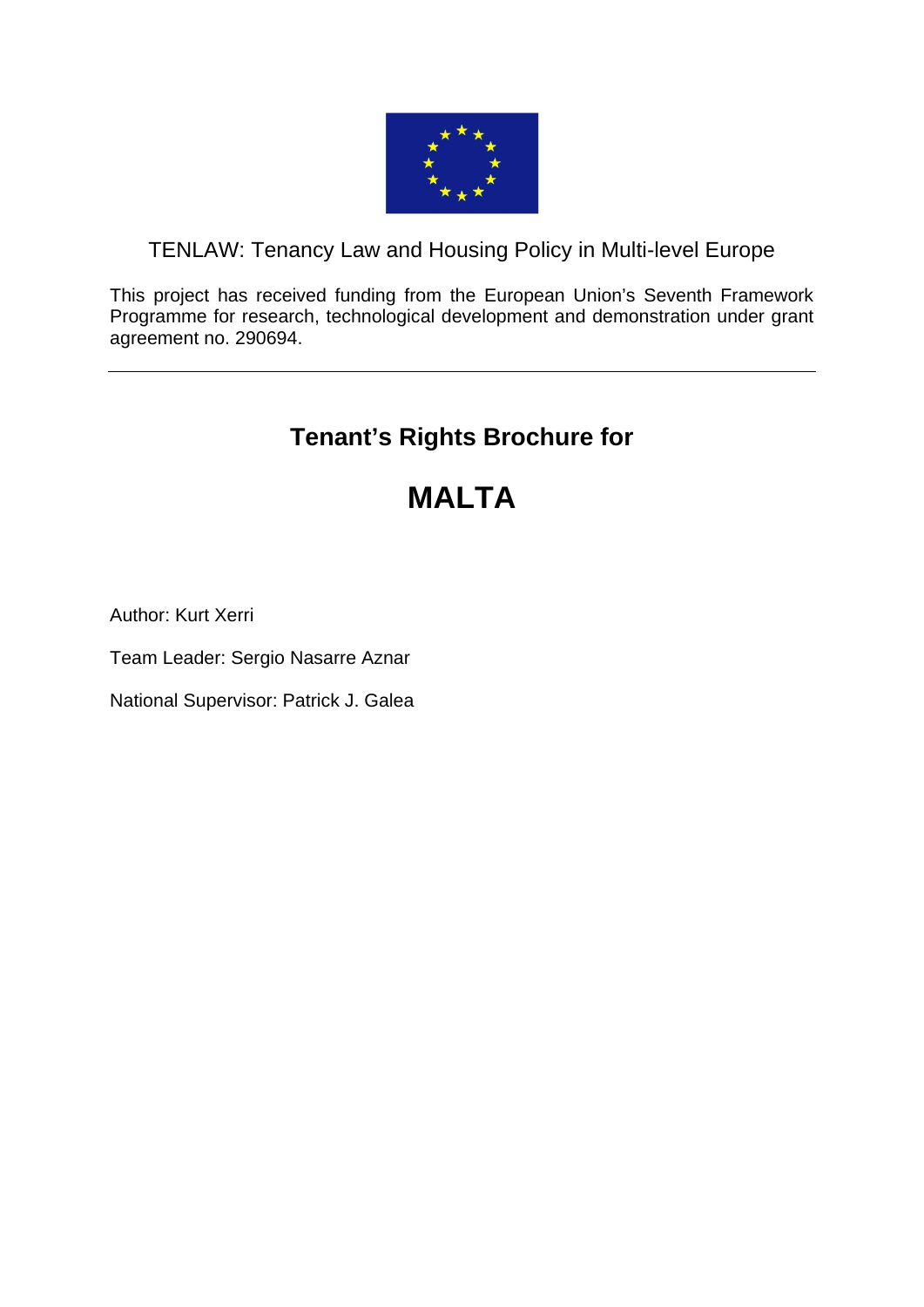# **Tenant's Rights Brochure**

# **MALTA**

# **Kurt Xerri**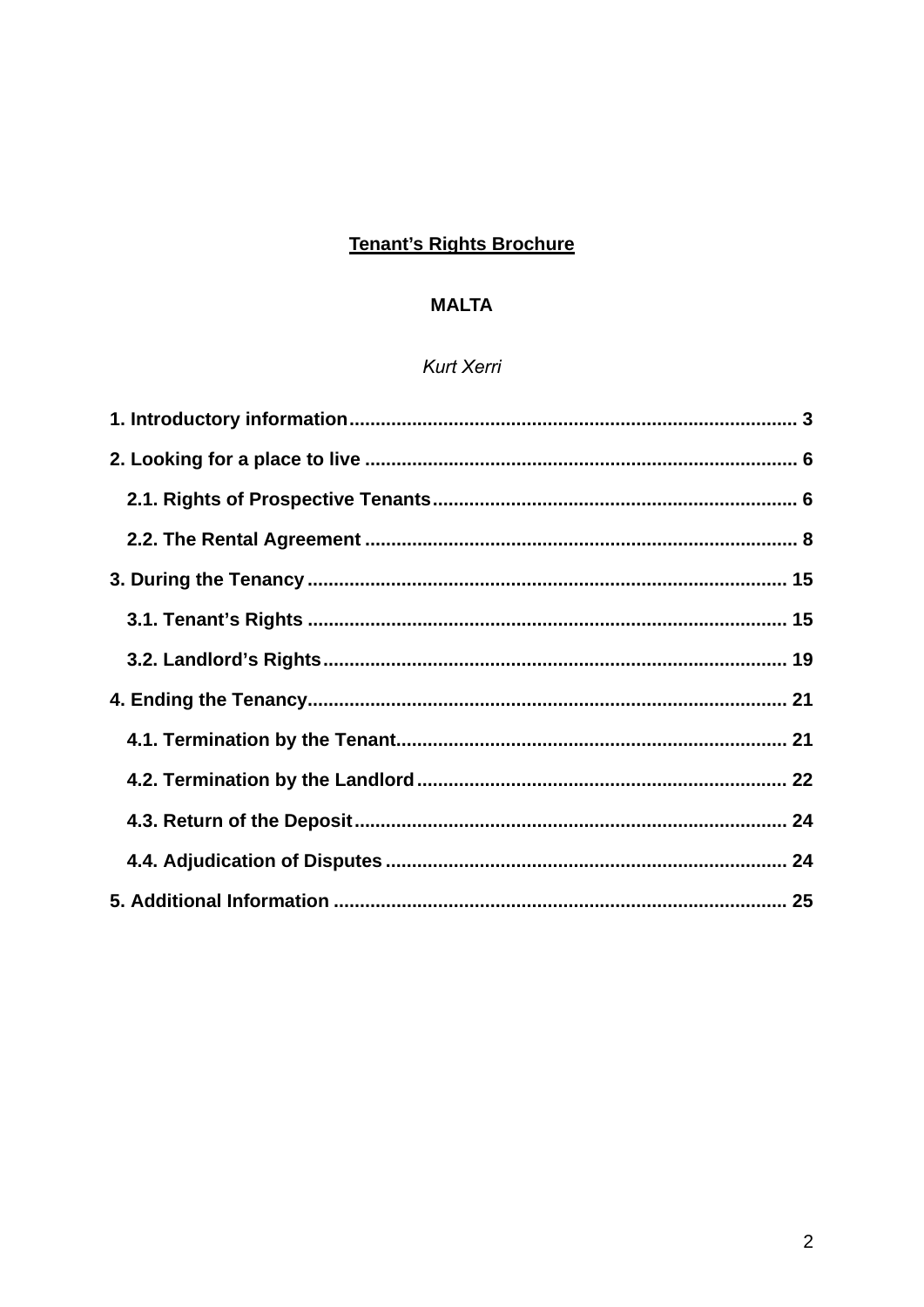#### **1. Introductory information**

- Give a very brief introduction on the national rental market
	- o Current supply and demand situation

The majority of occupied dwellings in Malta are owner occupied (75.5%). The number of rented dwellings amount to roughly one-fifth of the total housing stock (20.%). With a current vacant stock estimated at around 32% of the total number of dwellings Malta's housing problem lies in affordability rather than availability, however, in this respect the liberalisation of the housing market seems to have been successful both in encouraging the release of new properties into the rental market as well as in bringing about a general lowering of prices. The number of households is expected to keep rising at least till 2020 due to the growing numbers of single parents, separated persons and foreign migrants.

In 2005, households that rented their dwellings paid on average €719.78 annually. The relatively low amount is owed to around to the large number of tenancies that were protected by the special laws (Caps. 69 and 158 of the Laws of Malta). The leases that were entered into prior to 1995 will be gradually phased out through the operation of Articles 1531B to 1531L of the Civil Code along with the means test criteria established in the Continuation of Tenancies (Means Testing Criteria) Regulations.

- o Main current problems of the national rental market from the perspective of tenants
- a) Absence of a reference index: it is difficult for tenants to assess whether they are paying a fair price for the property that they would be renting.
- b) Lawful amount of deposit: no provision on the lawful amount of deposit/down-payment which may lead landlords to demand excessive rates in certain cases
- c) Utility bills: if landlords do not allow tenants to register the billing account on their names tenants might be charged higher rates than the subsidised ones that they would be eligible for
- d) Interruption of water and electricity supply: it appears customary amongst landlords to interrupt the provision of water and electricity if the tenant defaults payment – this practice is uncensored by the Court.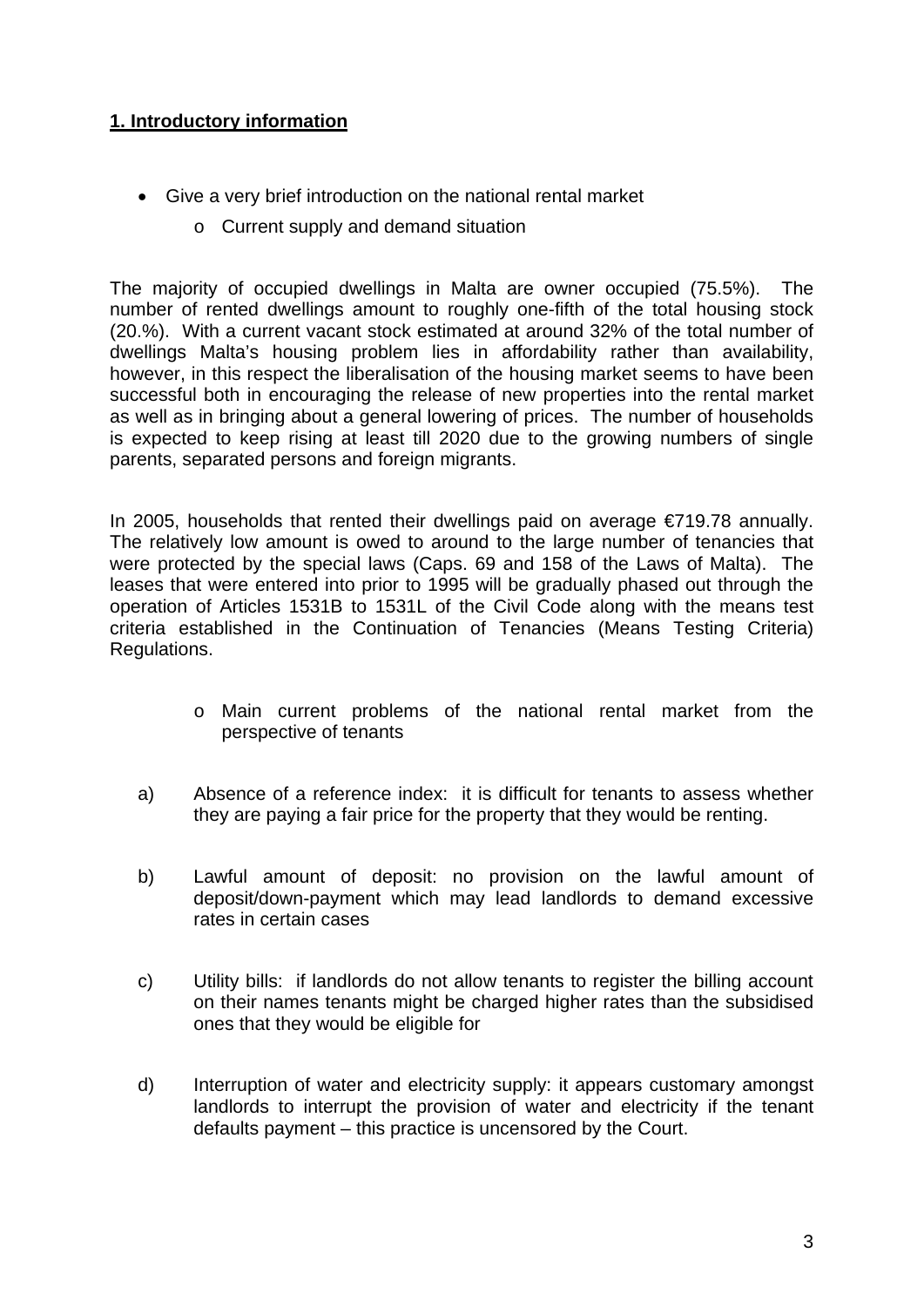- e) Tenants' Union: Malta does not have a tenants' union which means that tenants who cannot afford lawyer's fees remain unassisted.
	- o Significance of different forms of rental tenure
		- Private renting

The private renting sector is estimated to comprise around 70% of all rented dwellings. Within this sector, however, lie hundreds of frozen and controlled rents that keep rates at well-below market levels. In 2005, 72% of all rents paid to private landlords did not exceed the annual €465.

> "Housing with a public task" (e.g. dwellings offered by housing associations, public bodies etc.)

Social Housing is estimated to constitute around 6% of the total dwelling stock. In 2005, the Government's share of rented dwellings stood at 28.02% of the total rented dwellings whilst that of the Church amounted to 1.98%. In Malta, rented social housing is represented solely by Government-owned dwellings (with a small number of exceptions that are owned by the Church but still administered by the State). A number of NGOs also provide temporary shelter for those who those persons who end up in homelessness. Government additionally subsidises the rents of lowincome families who rent privately owned dwellings: in the last ten years the Housing Authority received 4,646 applications for this particular subsidy.

> o Some general recommendations to foreigners on how to find a rental home (including any specificities with respect to the position of foreigners on the national rental market)

Foreigners may choose from a wide array of estate agencies that operate within the private rental sector. The steady number of property purchases during the past years, particularly in the up-market range, has very much opened up the sector to foreigners. Communication barriers are certainly non-existent for English speakers since Malta is a bilingual island. The recent issue regarding the differentiation in tariffs between Maltese and foreign nationals has also been cleared and passports or e-residence cards (issued by the Maltese authorities to EU foreigners) are now sufficient to ensure the subsidised "residential" rates for non-Maltese citizens.

> o Main problems and "traps" (circa 5) in tenancy law from the perspective of tenants

Written contract: tax-evading landlords might refuse to draw up a contract in writing; the law is now clear in stipulating that a contract of lease must necessarily be penned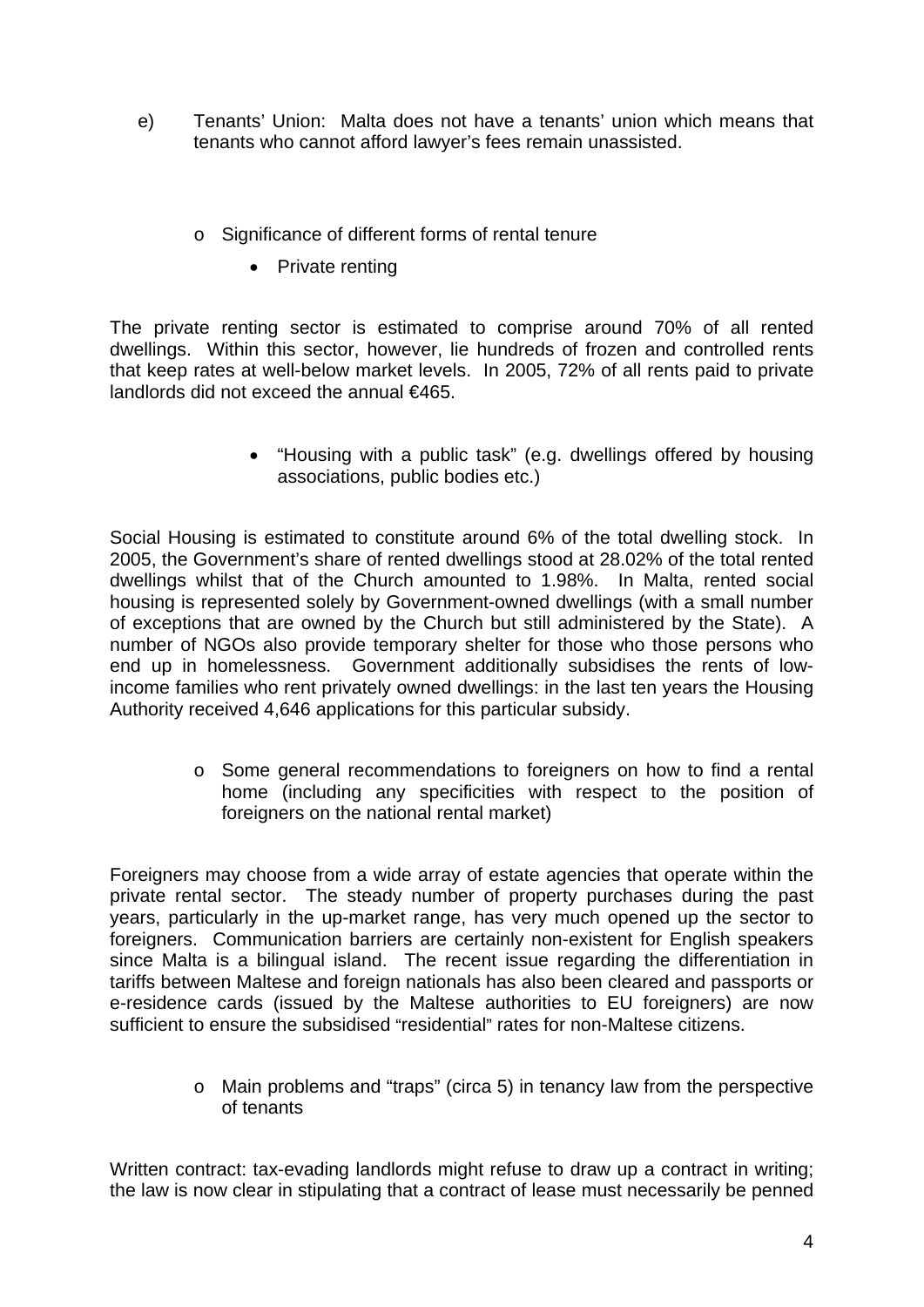down – this case is particularly serious when the tenant would be eligible to apply for rent subsidies

Retention of deposit: it is a common occurrence for landlords to refuse to return the deposited amount by claiming that their property would have been damaged by the tenant; the drawing up of an inventory is highly suggested

Utility bills: in the absence of specific provisions certain landlords may fail to provide tenants with a copy of the bill

Discrimination: it is very common for landlords and estate agents to ask for the prospective tenant's nationality prior to answering any further questions; any such cases of discrimination have to be reported the National Commission for the Promotion of Equality

Persons with disability: certain landlords might not allow persons with disability to introduce certain necessary ameliorations to the their rented dwellings; however, they may do so by right as long as they would be able to restore the premises as it was prior to their arrival

| <b>Term in Maltese</b>                     | <b>English Translation</b>                   |
|--------------------------------------------|----------------------------------------------|
| Avviż                                      | <b>Notice</b>                                |
| Bord li Jirregola I-Kera                   | <b>Rent Regulation Board</b>                 |
| Danni                                      | Damages                                      |
| Depożitu ta' garanzija                     | Security deposit                             |
| Fond                                       | <b>Premises</b>                              |
| Ftehim tal-kiri                            | Rent agreement                               |
| Garanzija b'ipoteka                        | Hypothecary security                         |
| <b>Hall tal-kuntratt</b>                   | Dissolution of contract                      |
| Indennizz                                  | Indemnification                              |
| Inkwilin/Kerrej/Konduttur                  | Lessee/Tenant                                |
| Kera                                       | Rental                                       |
| Kera/Korrispettiv                          | Rent                                         |
| Krediti privileģģati fuq<br>hwejjeg mobbli | Privileged debts over<br>particular movables |
| Lokazzjoni/Kirja                           | Lease                                        |

 Compile a very brief section of "*Important legal terms related to tenancy law*" by quoting their original in the national language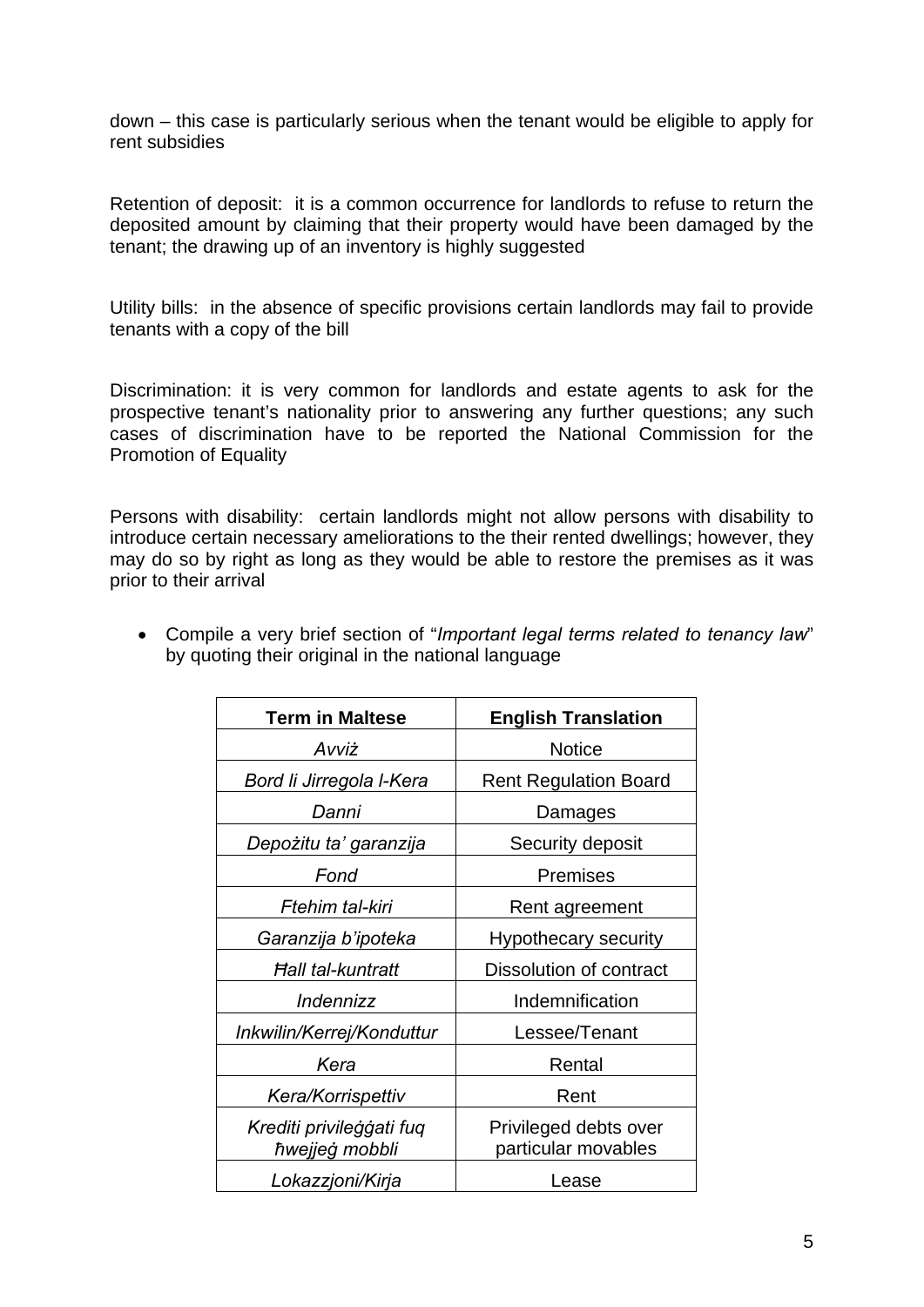| Manutenzjoni ordinanarja | Ordinary maintenance     |
|--------------------------|--------------------------|
| Miljoramenti             | Improvements             |
| Obbligi                  | Obligations              |
| Rekwiżiti tal-kuntratt   | Contractual requirements |
| Rexxissjoni              | Rescission               |
| Riżoluzzjoni             | Resolution               |
| Sid il-kera/Lokatur      | Lessor/Landlord          |
| Sub-konduttur            | <b>Sublessee</b>         |
| <b>Sullokatur</b>        | Sublessor                |
| Sullokazzjoni            | Sublease                 |
| Tiswijiet strutturali    | Structural repairs       |
| Użu miftiehem            | Agreed use               |
| <b>Zgumbrament</b>       | Eviction                 |

In general the market is highly accessible to foreigners since the use of the *English language is widely diffused on the island. The leading journals, where for instance most of the properties are advertised, are in English. Both locals as well as foreigners are therefore as likely to encounter the term in English as much as in Maltese.* 

### **2. Looking for a place to live**

#### **2.1. Rights of Prospective Tenants**

 What bases for discrimination in the selection of tenants are allowed/prohibited? What about, for example, status as a foreigner, student, unmarried partner, or person with a short-term work contract?

The Equal Treatment of Persons Order prohibits discrimination on the part of either a private or public entity in relation to housing. The Status of Long-Term Residents (Third Country Nationals) Regulations also guarantee equal treatment to third country nationals who are granted long-term residence status in Malta in regard to "procedures for obtaining housing". In the social sector however, certain categories are given preferential status. These are: danger or substandard condition of the premises, lack of sanitary facilities, overcrowding, social cases, homelessness, disability, elderly cases who live on their own or share accommodation, cases of refugees and excessive rent.

 What kinds of questions by the landlord are allowed (e.g. on sexual orientation, intention to have children etc)? If a prohibited question is asked,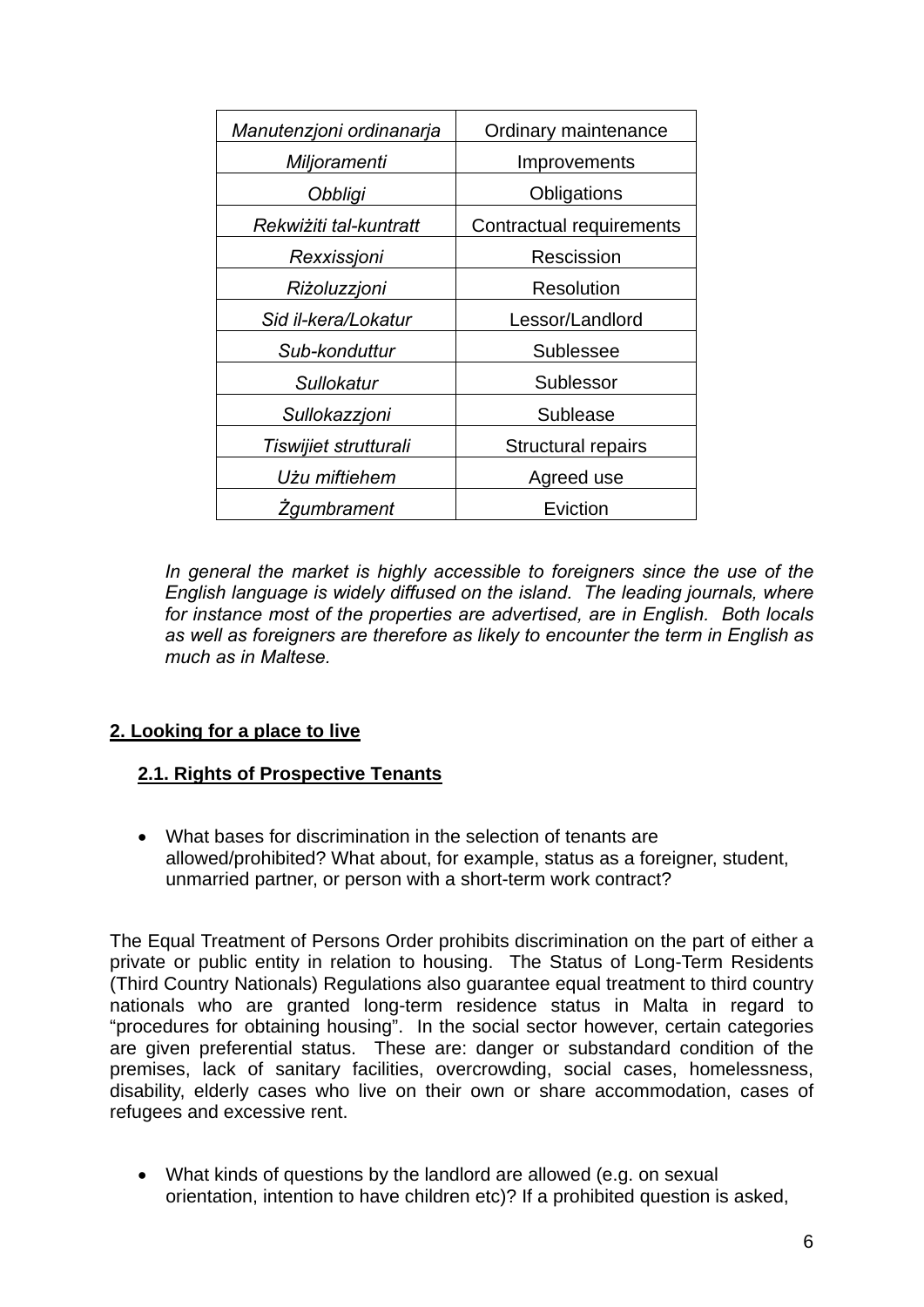#### does the tenant have the right to lie?

Questions on the basis of gender and family responsibilities, race/ethnic origin, sexual orientation, age, religion or belief, and gender identity are prohibited and if this information were to be requested, tenants could report these landlords to the National Commission for the Promotion of Equality (NCPE). Nothing, however, precludes a landlord from making questions regarding the tenant's employment or from requesting a copy of his fiscal transactions, although the diffused practice in case of untrusted tenants is that of requesting a hefty advance payment.

• Is a "reservation fee" usual and legal (i.e. money charged by the landlord to allow the prospective tenant to participate in the selection process)?

Several landlords request a down payment upon the tenant's entry into the property. This usually consists of one or two months' rent although in certain cases, especially in the particular one referred above, the requested amount could be much higher. This practice is not foreseen by the Civil Code therefore, besides being unregulated there is also doubt regarding the legal nature of such deposits.

 What kinds of checks on the personal and financial status of the tenant are usual and legal (e.g. the landlord requiring an independent credit report)?

The Data Protection Act prohibits any institution from giving away any personal data without the subject's consent. It follows that such details may only be provided voluntarily by the prospective tenant and the landlord is certainly not entitled to request such information from any third parties.

 What is the role of estate agents in assisting the tenant in the search for housing? Are there other bodies or institutions assisting the tenant in the search for housing?

The majority of local property owners seem to prefer to let out property directly to tenants rather than make use of the services of estate agents. Low-income tenants may similarly opt to carry out the search for their prospective dwellings on their own. There is no doubt, however, that due to their better knowledge of the market conditions they would be a very useful source for tenants. This sector not is regulated by any special legislation but estate agents are held to be brokers by Maltese law; the amount requested by them upon the conclusion of a tenancy agreement is usually equivalent to one month's rent (these costs are usually divided by the landlord and the tenant). In Malta, however, estate agents have also proven to be "gatekeepers" for certain areas and they are often led by the landlords into the perpetration of several discriminatory offences in respect of Sub-Saharan and North-African tenants.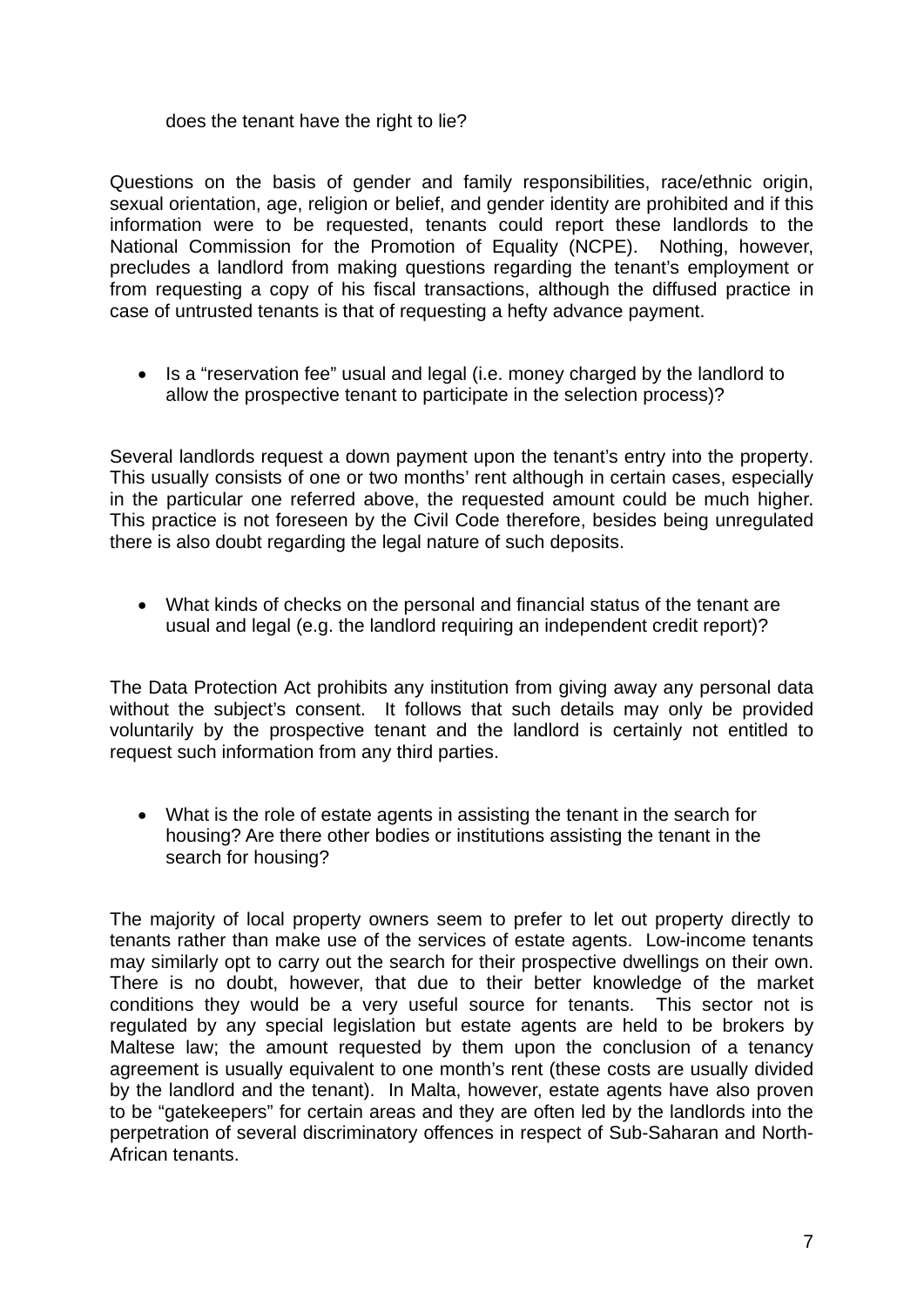In the absence of a union tenants have no other means of assistance on the private rental market. Properties are identified through personal contacts, news paper adverts, magazines, online classifieds or "To Let" signs.

 Are there any accessible "blacklists" (or equivalent mechanisms) of bad landlords/tenants? Is there a system for rating and labelling preferred landlords/tenants?

No such registries are available.

#### **2.2. The Rental Agreement**

 What are the requirements for a valid conclusion of a rental contract (is written form necessary; is registration necessary and if yes, what kinds of fees apply lawfully)?

Any contract of lease for a residential dwelling has to be made in writing regardless of its duration. Prior to the 1 of January 2010 only contracts in excess of two years' duration had to be in the written form, either through a private writing or a public deed.

In the absence of a lease registry there is no obligation on any of the parties to register their contract anywhere. Although provisions for the establishment of this registry were introduced in 2010 no administration has yet proceeded with its implementation. The Civil Code also states that the Minister may eventually decide whether to make the registration of the contract necessary for the validity itself of the contract.

- What is the mandatory content of a contract?
	- o Which data and information must be contained in a contract?

The five necessary requirements that need to be listed in the contract are: i) the property being leased, ii) the agreed use for the property, iii) the period for which that property would be let, iv) whether such lease might be extended and in what manner and finally v) the amount of rent to be paid and the manner in which such payment would have to be made.

> o Duration: open-ended vs. time limited contracts (if legal, under what conditions?)

No open-ended lease contracts are possible in Malta since the law states that the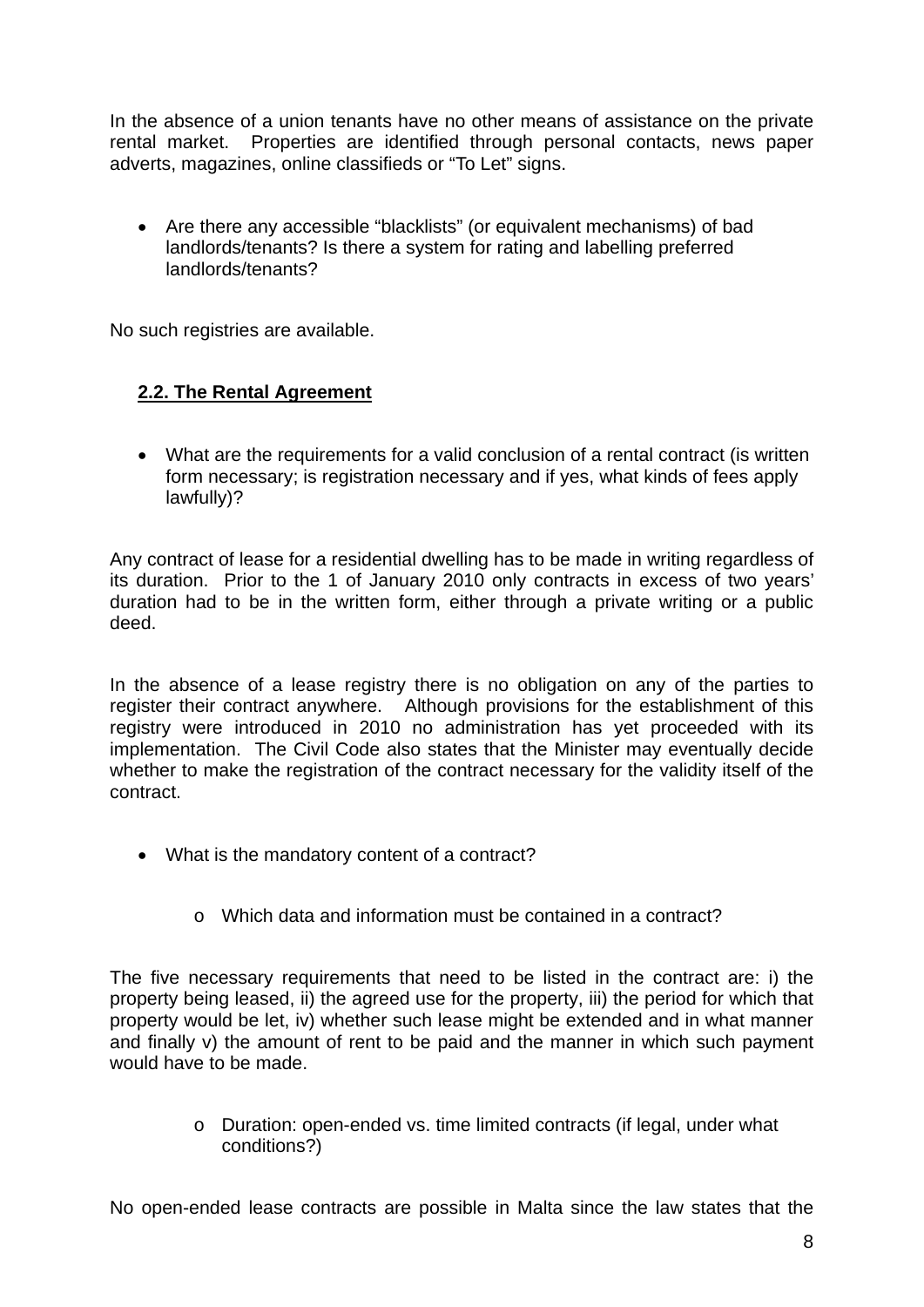contract must be for a specified time. Courts would consider any clause stating the lease to be indefinite as null.

Indefinite contracts are only permissible under the special statutes that give lifetime security of tenure the lessees. This applies only to contracts signed up till the 31 May 1995. In such cases the tenant would also have the right to transfer the lease to his spouse and to certain cases, which have however been limited severely, to his descendants or ascendants.

> o Which indications regarding the rent payment must be contained in the contract?

A lease contract must necessarily contain the amount of rent to be paid as well as the manner in which such payment would have to be made; by *manner* the law intends the period after which the rent would be due and whether it would be payable in advance or in arrears. Usually tenants are asked to pay in advance. Arrangements regarding utility costs do not need to feature in the agreement.

According to the law, should the tenant fail to pay the rent punctually, the landlord would be entitled to summon him by means of a judicial letter demanding him to proceed with the payment within a period of fifteen days. If the tenant persisted in his fault he would be liable to eviction.

- Repairs, furnishings, and other usual content of importance to tenant
	- o Is it legal for the landlord to shift the costs for certain kinds of repairs (if yes, which?) to the tenant?

Under Maltese law the lessee of an urban tenement is responsible for all repairs other than the structural ones. *Structural repairs* are any works relating to the structure of the building including the ceilings. Works of routine maintenance are therefore the responsibility of the lessee including the cleansing of cisterns, sinks, cesspits and chimneys that are specifically mentioned in the law.

> o Is the landlord or the tenant expected to provide furnishings and/or major appliances?

The only obligation laid down by the Code of Police Laws is that every house should be provided with a lavatory. There are no other provisions concerning kitchens, bathtubs or showers although in relation to habitability the Development Control Policy and Design Guidance 2007 establishes the minimum gross floor area of all new built and rehabilitated housing units at  $45m^2$ , 76 $m^2$  and 96 $m^2$  for one-, two- and three-bedroom apartments respectively. Any furniture or appliances that the landlord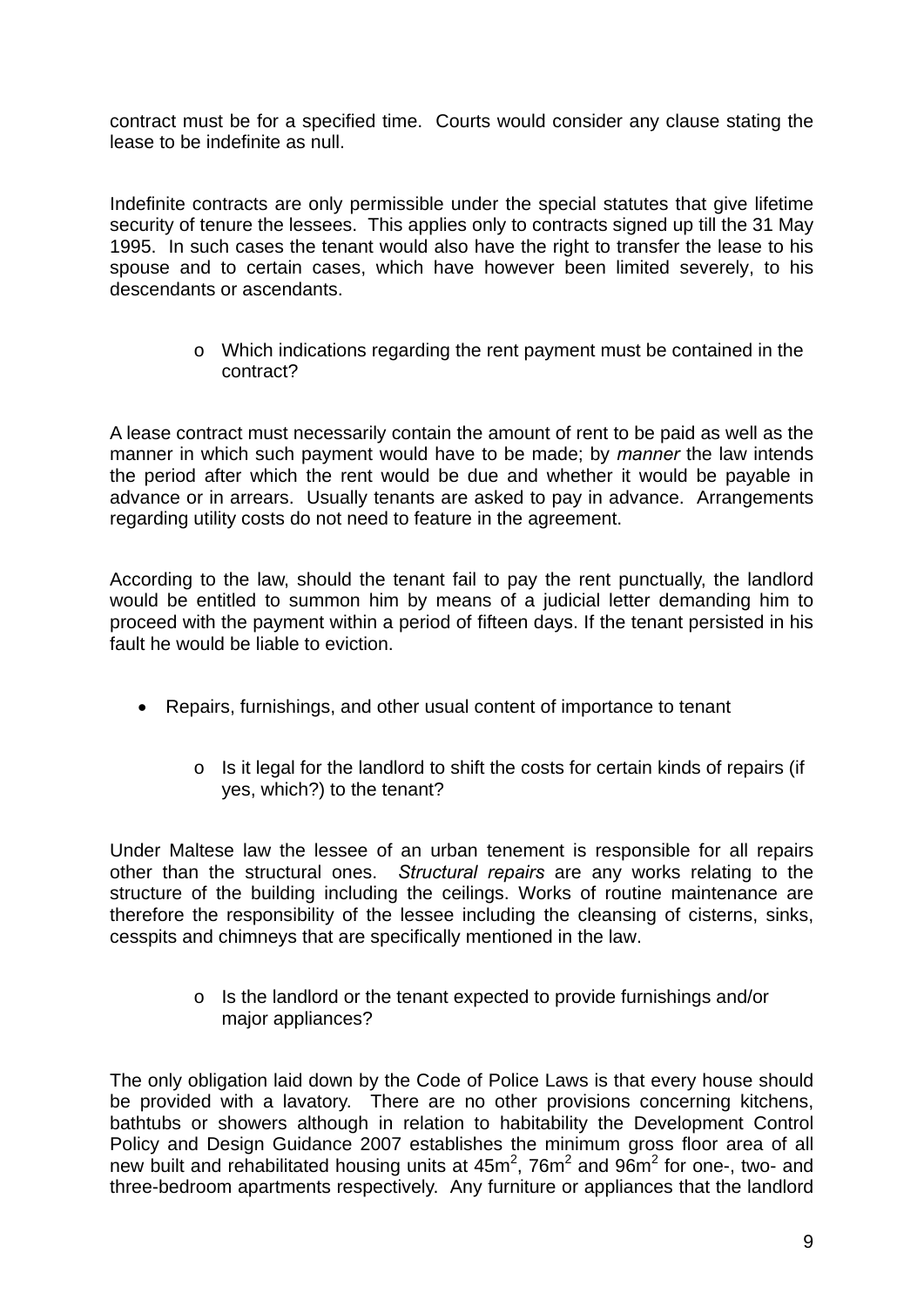would have to provide would depend on the lease agreement.

o Is the tenant advised to have an inventory made so as to avoid future liability for losses and deteriorations (especially in the case of a furnished dwelling)?

An inventory, checked by the tenant in the presence of the landlord, would usually be attached to the rental contract and signed by both parties. The tenant would be excused for fair wear and tear of the furniture or the appliances. It is certainly advisable for tenants to press for such inventories since one of the most reported malpractices on the part of local landlords is that of alleging any excuse in order to retain any deposited amounts. Contracts might also stipulate the condition in which the tenant would be expected to leave the premises on the expiration of the lease.

o Any other usual contractual clauses of relevance to the tenant

Usual contractual clauses of relevance to the tenant are the following:

- a. clauses on any security deposit and the conditions for its return
- b. clauses on the payment of water, electricity and telephone bills
- c. clause on improvements to the dwelling
- d. clauses on the prohibition to keep domestic animals, hang clothes in the balcony
- e. clause on the right of the landlord to inspect the dwelling
- f. clause on period of notice in case tenant were to have to leave the premises due to force majeure
	- Parties to the contract
		- o Which persons, though not mentioned in the contact, are allowed to move into the apartment together with the tenant (partner, children etc.)?

The tenant enjoys considerable freedom in housing third parties with him as long as he would not be subletting any part of the property without the landlord's consent. Spouses, partners, children or any ascendants may therefore move in with the tenant quite freely although they would hold no direct link with the landlord. The number of persons that can live within the premises is, however, limited by the Police laws (each person requires a minimum surface of 3.75 $m<sup>2</sup>$  and a height of 2.75m).

> o Is the tenant obligated to occupy the dwelling (i.e. to use as tenant's primary home)?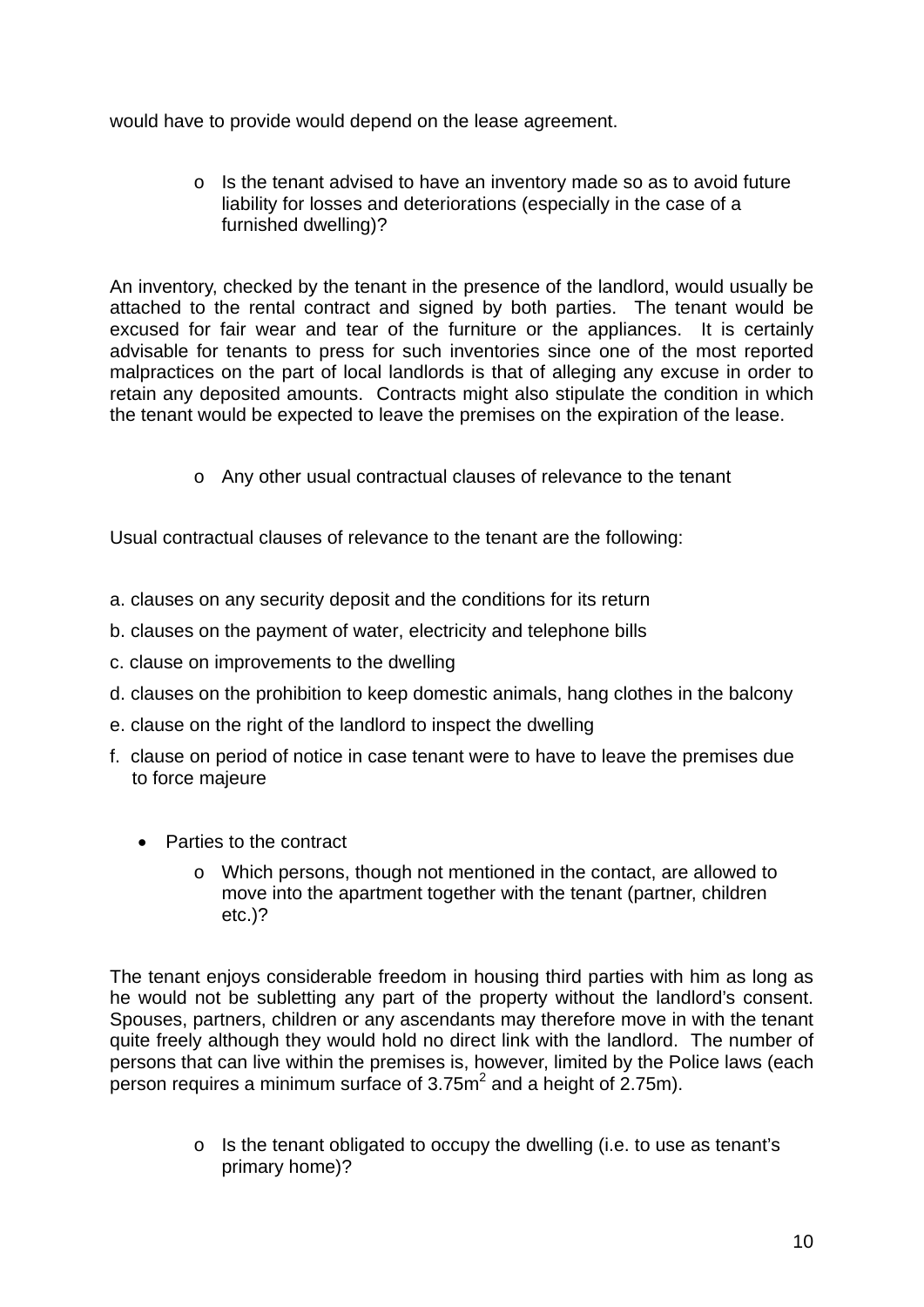If the premises would be rented for residential purposes, the failure on the part of the tenant to reside in it for a period exceeding one year would be considered to constitute a bad use. This would of course entitle the landlord to file proceedings for eviction. The only justifiable absences would be those due to work, study or reception of health care.

- o Is a change of parties legal in the following cases?
	- divorce (and equivalents such as separation of non-married and same sex couples);

In case of separation it would be the Court to decide which of the parties would be entitled to remain in occupation of the premises, both whilst the proceedings would be taking place as well as after the separation would be declared. If the property would be used as the matrimonial home it would not make a difference whether the lease would have been contracted individually prior to the marriage or jointly by both spouses. The position in respect of civil unions, upon the imminent introduction of the Civil Unions Act, will be identical.

> apartments shared among students (in particular: may a student moving out be replaced without permission of the landlord);

A student tenant is allowed to assign his lease to another, however, this possibility would require the prior consent of the landlord. The assignment entails the complete transfer of the sitting tenant's rights and obligations onto the replacing one. In some cases assignment might be prohibited by the rental contract, and unless it would expressly allowed the tenant would not be able to proceed with the assignment without permission. If the assignment takes place behind the landlord's back the latter would have the right to terminate the contract.

• death of tenant:

Under Maltese law the lease does not end with the death of the tenant and his heirs would therefore be entitled to remain, or continue to make use of the premises, until the contract reached its natural expiration. The tenant may also bestow the lease as a legacy on any other person, such as a cohabitant.

• bankruptcy of the landlord;

The alienation of the property does not affect the tenant's right to remain in occupation of the premises until the expiration of the stipulated term. The landlord could, however, reserve to himself the power to dissolve the lease upon the alienation of the property in the rental contract.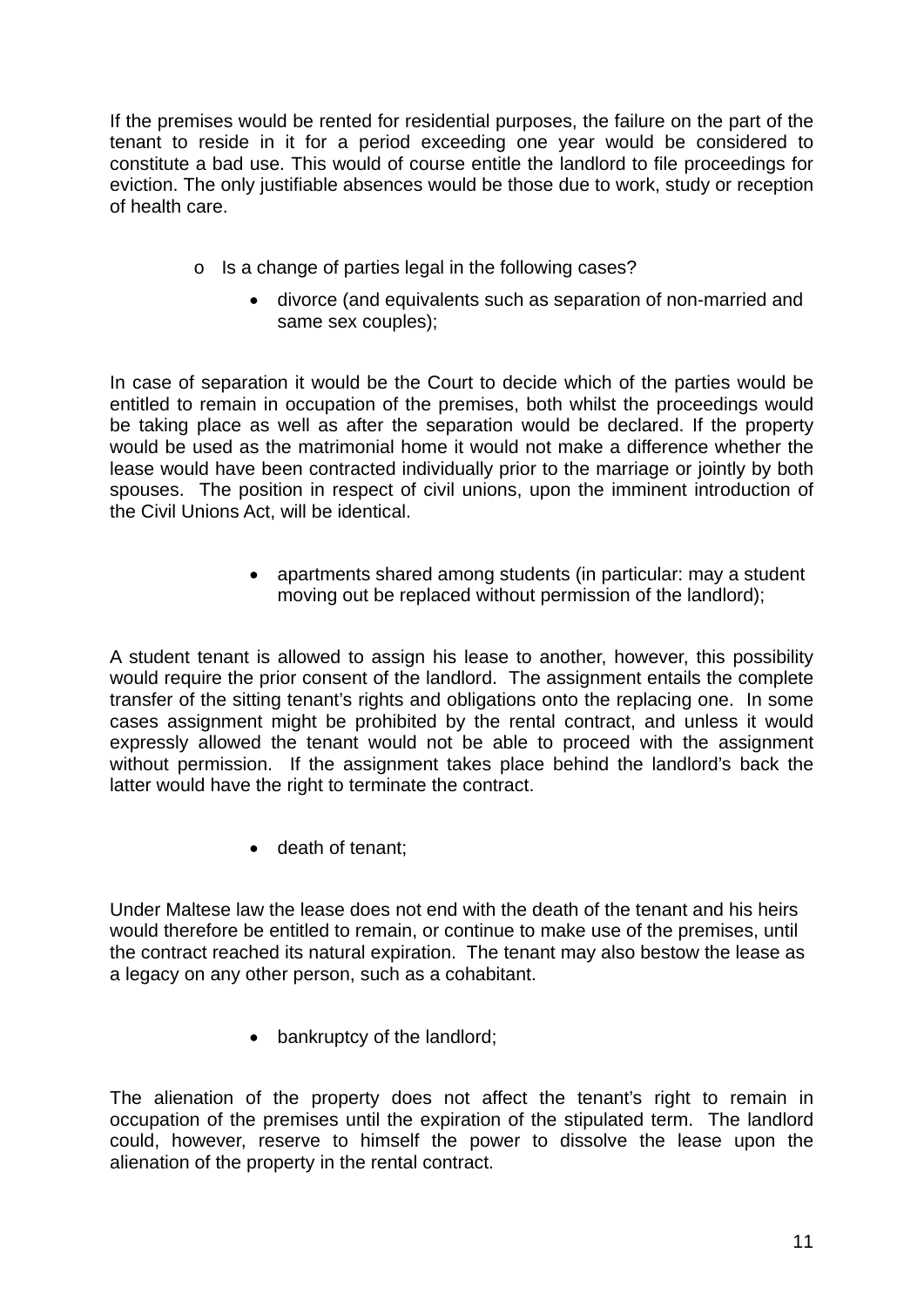o Subletting: Under what conditions is subletting allowed? How can an abuse of subletting (when the tenant is offered not an ordinary lease contract but only a sublease contract) be counteracted?

The tenant cannot sublet the premises unless this right were to be expressly agreed upon in the contract. Where the contract would be silent the tenant would therefore require the consent of the landlord before proceeding with subletting. Under Maltese law a sublease would create a whole new contract and the principal landlord would be totally extraneous to it; there would be no link between the original landlord and the sublessee and the former would, for instance, be unable to institute a contractual action for damages directly against the latter. If the tenant were to sublet the premises without the landlord's consent it would constitute a ground for the dissolution of the original lease.

> o Does the contract bind the new owner in the case of sale of the premises?

The acquirer of a rented premises would step into the shoes of the previous landlord and he would not have any right to terminate the letting contract with the sitting tenant. The new owner would therefore have to respect the contract until the expiration of its term along with any conditions that would have been stipulated by his predecessor.

- Costs and Utility Charges
	- o What is the relevant legal regulation of utilities (i.e. the supply of water, heating and electricity)? Must the landlord or the tenant conclude the contracts for provision of utilities?

Maltese law does not regulate the payment of utilities in lease agreements. Tenants are allowed to apply for a new service at Automated Revenue Management Services (ARMS) as long as they presented the lease agreement as proof of their link to the property. The relationship from then on would be strictly between ARMS and the account holder. This is the most advisable option since the tenant would be able to benefit from the discounted 'residential' rates although the movement of the registration from one premises to another is restricted to once yearly.

The respective water and electricity corporations are entitled to require the landlord to bind himself with the tenant for the regular payment of any amounts that become due if the premises were let or if they were let for a period inferior to 3 months. If any request for payment is not honoured within fourteen days of its presentation, the corporation would be able to interrupt the supply.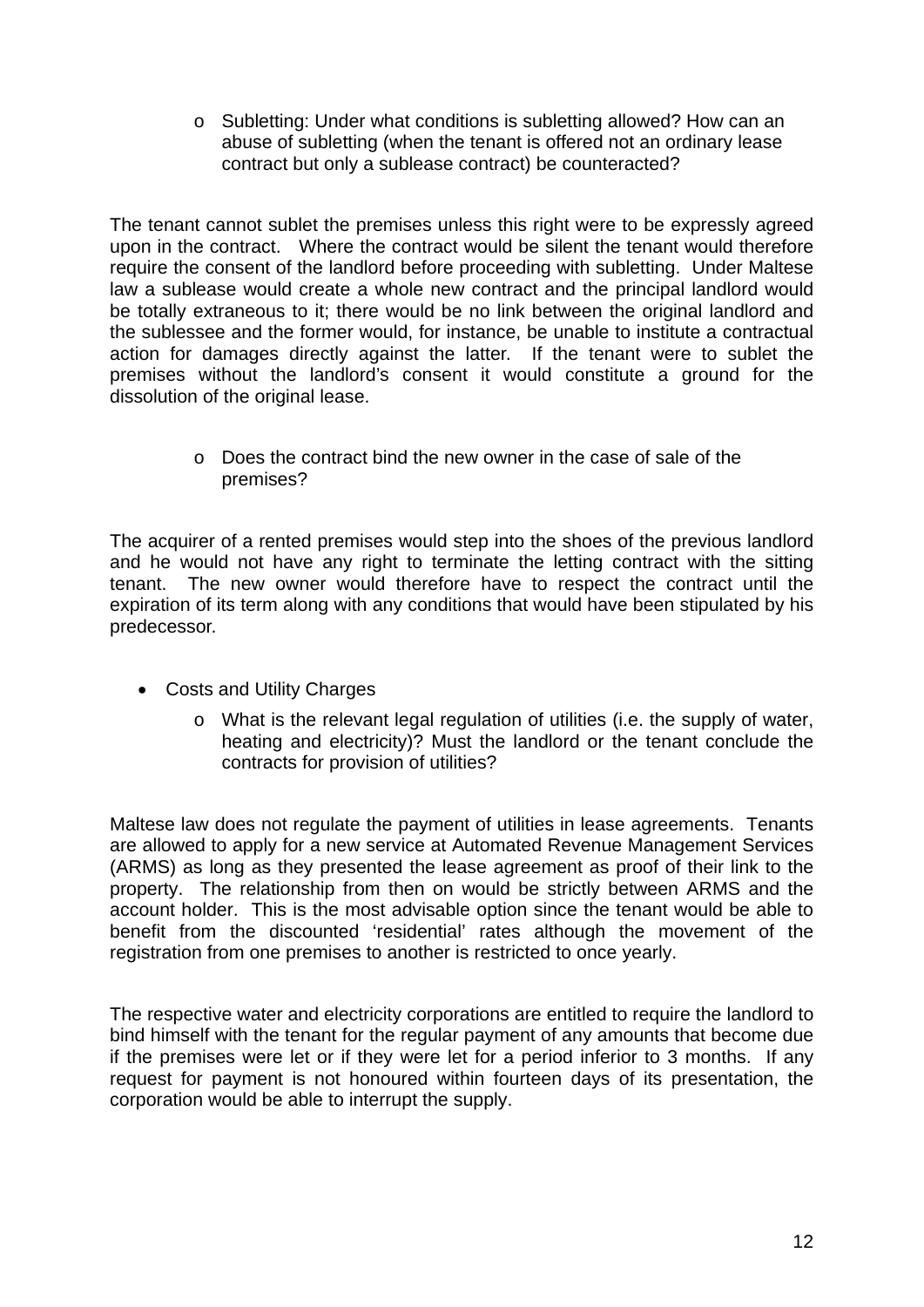o Which utilities may be charged from the tenant by the landlord? What is the standard practice?

Although landlords prefer to keep the billing accounts on their name it is extremely important for tenants to be aware of the importance of either transfering the account on their name or else seek registeration on it. This is the only way through which they might access the discounted residential rates and the related eco-benefits. The methods through which a tenant may apply for the residential rate are either through ARMS Form F (Registration of Change of Customer) or ARMS Form H (Change in number of persons declaration*)*. If the tenant transfers the account onto his name, besides the administration fee of €4.66, he would also be requested to pay a quarantee deposit of €466 although if the consumer is registered as a social case this amount could be waived.

In case that the landlord would oppose himself to the transfer, the tenant could alternatively request the registration of his household directly onto the premises (by filling in Form H) without resorting to the change of customer procedure. The obvious advantage in this case is that the tenant would not be liable to leave any deposit, however, in turn he would not have direct access to the account since the registered consumer would remain the landlord. In both cases the tenant does not have a rightfully direct access to the billing company and whichever avenue he opted for would involve both the landlord's prior consent as well as his acceptance to sign the relevant forms.

A further subsidy known as the 'Energy Benefit' is available to certain low-income households in order to mitigate the effect of the increase in expenditure on water and electricity bills.

> o Is the tenant responsible for taxes levied by local municipalities for the provision of public services (e.g. for waste collection or road repair)?

No such specific taxes are levied on property owners or tenants.

o Is it lawful to shift condominium costs, and if yes, which ones, onto the tenant (e.g. housekeeping costs)?

According to the Condominium Act the landlord has the right to demand from the tenant such part of any expenses relating to preservation, maintenance, repairs, or alterations to the common parts, unless it would have been otherwise agreed between them. It is further specified that the tenant may even decide to partake in the enjoyment of certain excessively onerous costs or decorative alterations to the common parts – by obviously giving his contribution – despite the landlords' refusal to participate in such expenses. Such costs would, in line with the Civil Code principles, not be reimbursable by the landlord at the end of the tenancy.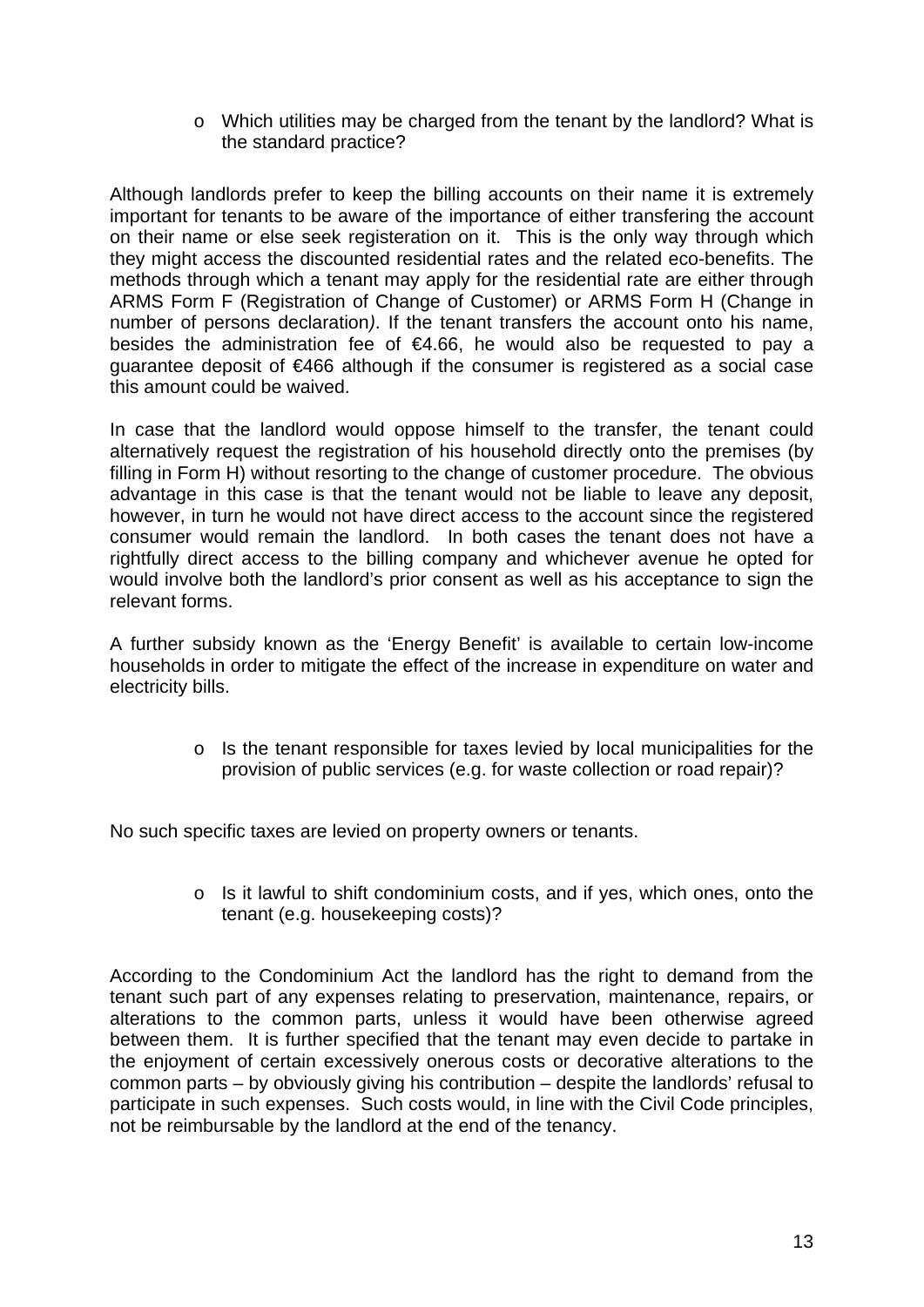- Deposits and additional quarantees
	- o What is the usual and lawful amount of a deposit?

Having been left unregulated the amount of deposit is ruled completely by custom. Security deposits, in fact, seem be characterised by and element of self-help on the part of landlords and these would be perfectly enforceable under Maltese law due to the wide observance of the principle of *pacta sund servanda* (lit: agreements must be respected). Some landlords require a month or two months' worth in the form of a down payment; if there are doubts feelings of distrust towards the tenant, the amount could even rise higher. Other landlords might instead request two separate deposits; one as a guarantee against any damage to the property or the furniture and another as a form of security towards the payment of utility bills.

> o How does the landlord have to manage the deposit (e.g. special account; interests owed to the tenant)?

It is still unclear under which legal form would the deposit be qualified. Although functionally similar to a pledge it does not endow the landlord with any privilege over the other creditors. If, nevertheless, an analogy were to be drawn with a Pledge, the landlord would be forbidden from deriving any advantage from the deposited sum and he would only able to appropriate any yields or interests accruing from it for the specific purpose of deducting them from any interests that would be owed to him.

o Are additional guarantees or a personal guarantor usual and lawful?

The request of a personal guarantor is both foreseen and allowed by Maltese law. Landlords are therefore entitled to request the tenant to be backed by a surety, or a personal guarantor, although the security would not be extended automatically if the tenant chose to renew the lease or if he prolonged his occupation beyond the agreed term (unless the surety would have expressly bound himself for the whole time until the lessee would have surrendered the thing).

o What kinds of expenses are covered by the guarantee/ the guarantor?

The personal guarantor would usually cover all rent payments together with any ancillary expenses such as utility of bills and, if agreed upon, condominium costs. The practice of requiring a surety seems to have largely given way to that of requesting a deposit.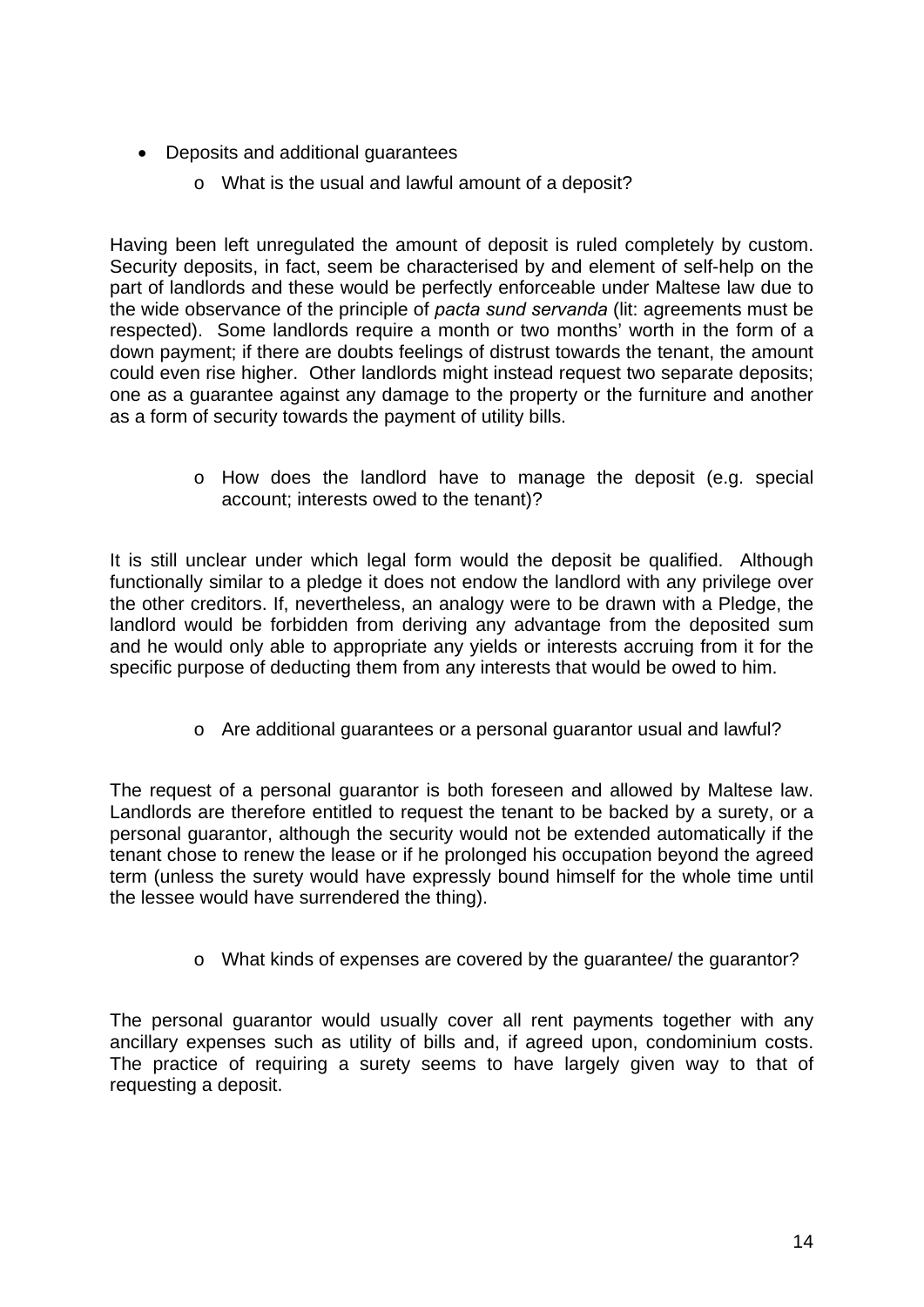#### **3. During the Tenancy**

#### **3.1. Tenant's Rights**

- Defects and disturbances
	- o Which defects and disturbances are legally relevant (e.g. mould and humidity in the dwelling; exposition to noise e.g. from a building site in front of the dwelling; noisy neighbours; occupation by third parties)?

The landlord is not bound to warrant against molestations caused by the acts of third parties, unless it were an act that touched on their right to occupy the leased premises. Maltese law, in fact, makes a distinction between the so-called 'molestations of right' and 'molestations of fact'. The warranty against molestations of right stems from the landlord's obligation to ensure the peaceful possession of the premises. If, on the other hand, the molestations did not affect the rights emanating from the contract of lease, the tenant would not be able to call on the landlord in order to remove those nuisances, but he would have to act on his own behalf. Molestations of fact include exposition to noise and similar inconveniences.

Hidden defects in the property, on the other hand, have to be warranted by the landlord. This is a corollary of the landlord's obligation to deliver the thing in a proper state for the tenant's enjoyment. The defect in this case must be serious i.e. it must be such that it prevented or lessened the use of the premises and if the defect preexisted the contract it must have been latent i.e. it must have been noticeable to the tenant prior to the moment of conclusion of the contract. The landlord must similarly warrant property against accidents and events caused by 'force majeure'.

> $\circ$  What are the tenant's remedies against the landlord and/or third parties in such situations (e.g. unilateral rent reduction vs. rent reduction to be allowed by court; damages; "right to cure"  $=$  the landlord's right to repair the defect; the tenant first repairs the defect and then claims the costs from the landlord)

A variety of remedies exist for the tenant depending on the situation:

- a) Rent reduction can be afforded in the case of:
	- i) any urgent repairs lasting longer than forty days
	- ii) partial destruction of the property or partial eviction (dissolution of contract in this case would only be possible if the part of the property left could no longer serve the purpose for which it would have been rented)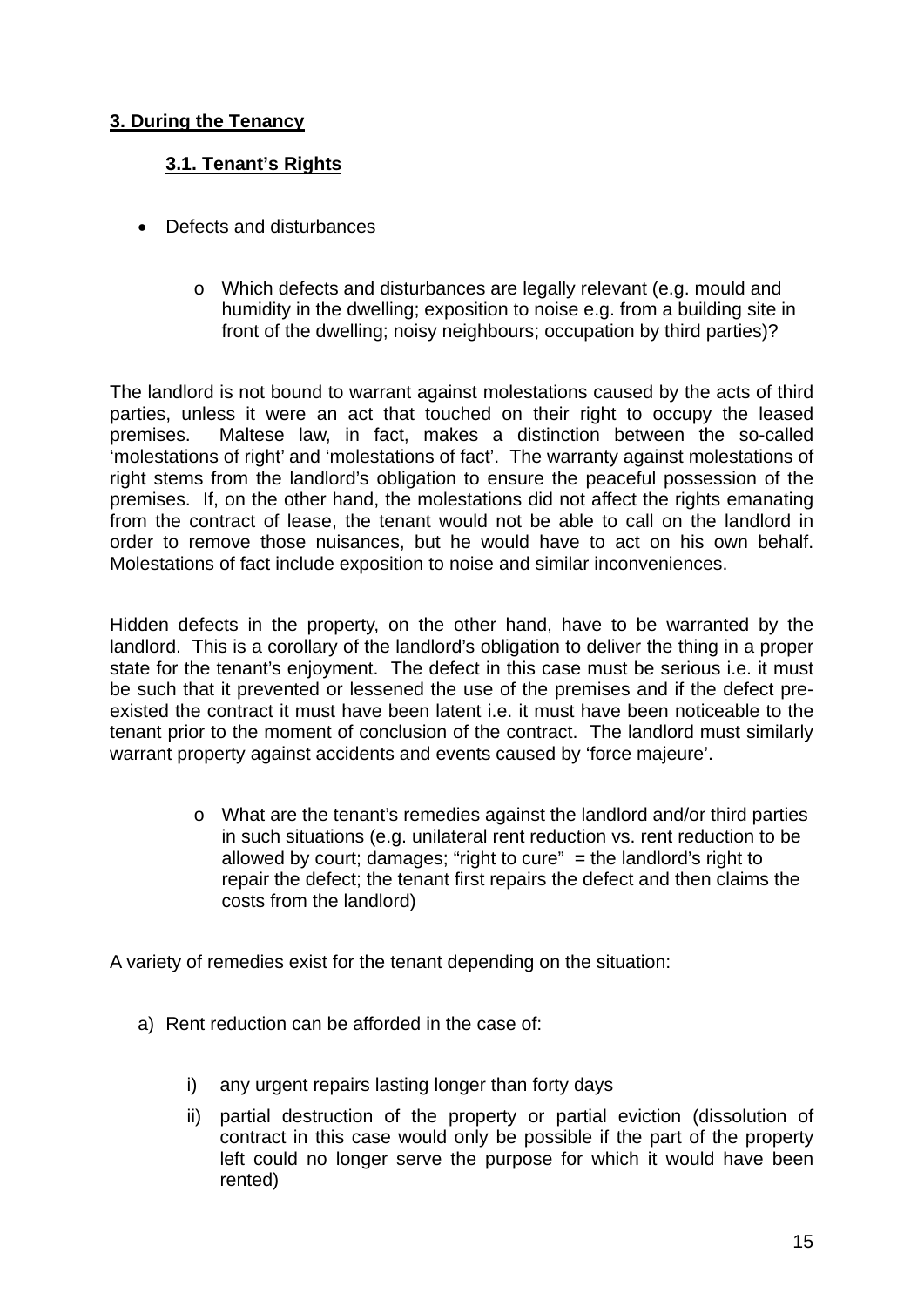- iii) discovery of latent faults and defects
- b) Recovery of damages would be possible in case of:
	- i) eviction by third parties (in such cases the tenant has to give notice of the molestation to the landlord in due time, the cause for eviction has to have arisen before the stipulation of the contract and the landlord must have been aware of the matter)
	- ii) hidden defects (if the tenant could prove bad faith on part of landlord)
- c) The tenant would be able to proceed with the necessary works if:
	- i) despite being called to take action through a judicial act, the landlord persisted in neglecting any structural damage
	- ii) if the nature of the damage was so urgent that it required immediate action (saving, in both cases, the right to be reimbursed by the landlord)
- d) A tenant would also be able to exercise the action for spoliation if he suffered any illicit trespass on his leased property

The period of prescription for these remedies is the usual contractual timeframe of five years from the first day on which such right could have been exercised.

- Repairs of the dwelling
	- o Which kind of repairs is the landlord obliged to carry out?

The landlord is obliged to carry out all repairs of a structural nature; ordinary works of maintenance, on the other hand, are at the charge of the tenant. However, the tenant may still be made to shoulder responsibility for structural damages if he ever failed to: i) invigilate on the integrity and safety of the property, ii) take all necessary precautions for its conservation, iii) see to the ordinary repairs that he would have been responsible for and iv) give the landlord immediate notification regarding any repairs that would have been at his charge. The law, therefore, requires the tenant to assume an active attitude in protecting the capital interests of the landlord.

> $\circ$  Does a tenant have the right to make repairs at his own expense and then deduct the repair costs from the rent payment?

Under Maltese law a tenant is not entitled to refuse payment or to keep the rent on the basis of an alleged claim against the landlord. An exception is constituted by two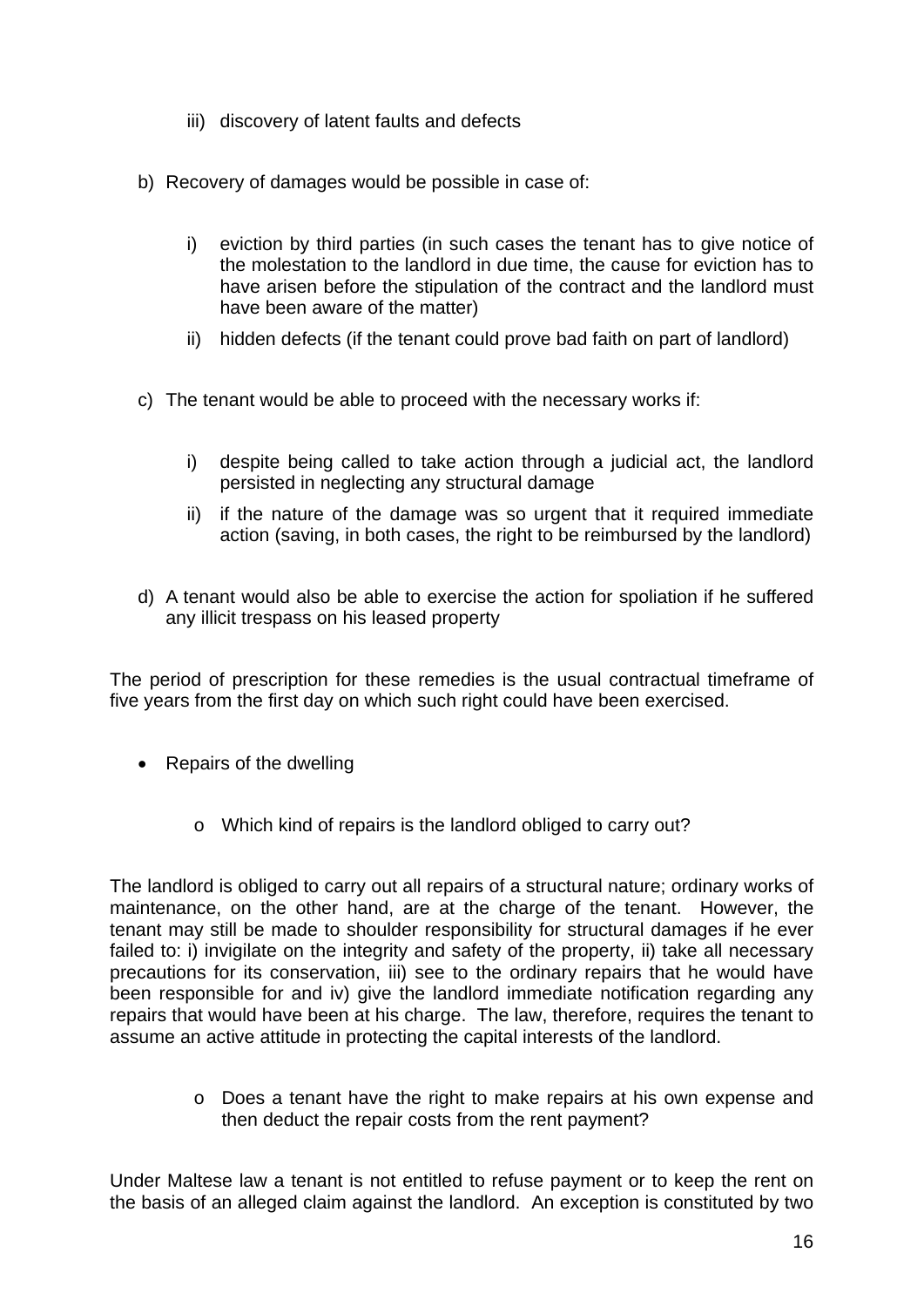specific instances in which the tenant would be authorised to proceed with any necessary structural repairs (that should have been at the charge of the landlord) and consequently set off the incurred costs against the rental payments. These concern the carrying out of neglected structural repairs following the unsuccessful summoning of the landlord and the undertaking of such works which needed immediate attention due to their urgency.

• Alterations of the dwelling

The tenant may not make any alterations to the leased dwellings without the consent of the landlord, he may, however, carry out works of a temporary nature and restore the property as it was prior to his departure. In no case can the tenant claim the value of any unconsented improvements, although if these could be separated from the premises, and the landlord refused to offer compensation, he would be allowed to take them with him. If, however, the unconsented alterations caused any prejudice to the property, the tenant would be liable for damages.

The improvements which the landlord is expected to tolerate:

- a) have to be partial and of no particular importance
- b) do not have to change the express or presumed use of the dwelling
- c) do not have to prejudice property rights, particularly what concerns the solidity of the building
- d) would have to be capable of being restored at the end of the lease
- e) have to be necessary and useful for the enjoyment of the premises

If the alterations did not respect any of these criteria the landlord would be entitled to file an action for the dissolution of the contract.

- o Is the tenant allowed to make other changes to the dwelling?
	- In particular, adaptations for disability (e.g. building an elevator, ensuring access for wheelchairs etc.)

The Equal Opportunities (Persons with Disability) Act expressly lays down that no person can prohibit a person with disability from making alterations to his property if i) the latter would have undertaken to restore, at his own expense, the accommodation back to its original condition and ii) the works did not involve the alteration of property occupied by other persons. The Condominium Act also provides that a tenant may, at his own expense, install or erect any facilities that would enable him to mitigate or eliminate problems of mobility although in no case could these works prejudice the rights of the other condomini. Therefore, under Maltese law, a landlord would be limited in refusing certain changes. In case of such improvements persons with disability could additionally benefit from grants offered by the Housing Authority.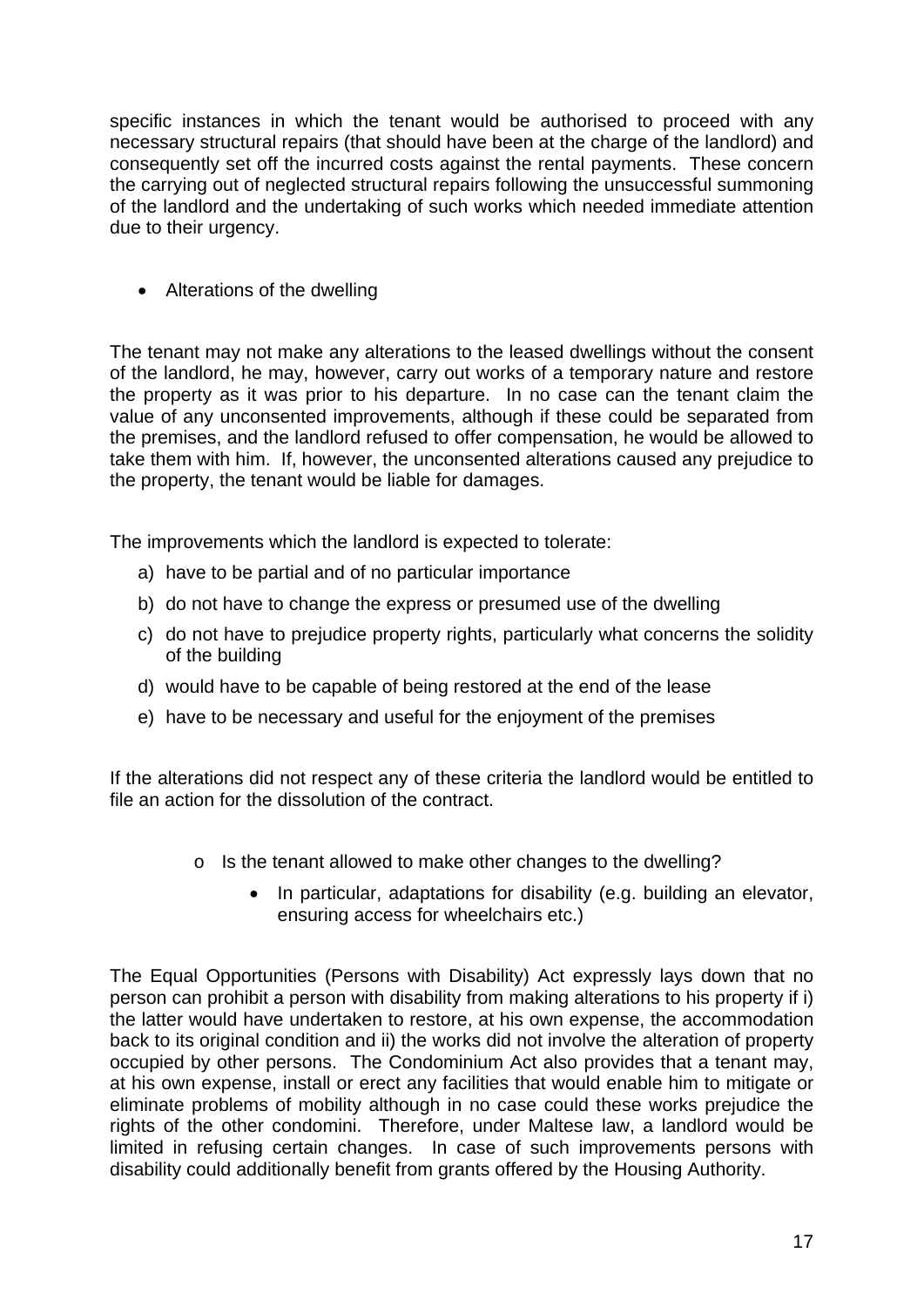Affixing antennas and dishes

There does not seem to be any prohibition on the affixation of such devices although the case could be different if the leased property formed part of a condominium. The tenant would need to verify whether the wall or the roof on which the antenna or dish were going to be fixed were considered as a common part or not. In that event the other condomini would possibly have a rightful claim against him if he proceeded to install any devices without their consent. In addition, if the installation were sizable enough to detract from the character of the façade, the tenant would require the unanimous consent of all the other condomini.

• Repainting and drilling the walls (to hang pictures etc.)

A tenant is certainly allowed to proceed with such improvements although he would be bound to restore the premises back to their original state.

Uses of the dwelling

The tenant is bound to make use of the property as a prudent father of the family and for the sole purpose stated in the contract. A bad or improper use of the dwelling on the part of the tenant would give the landlord a ground for the dissolution of the contract.

- o Are the following uses allowed or forbidden?
	- keeping domestic animals

There is no express preclusion from keeping animals within the rented premises under Maltese law so any prohibition would have to be contained in the rental agreement. The issue could additionally be regulated by the specific set of rules of the condominium agreement.

• producing smells

In line with the Abandonment, Dumping and Disposal of Waste in Streets and Public Places or Areas Regulations the deposit of any litter receptacle or bag in any street or public place is unlawful unless it is left at a time that is reasonably approximate to the time of collection.

• receiving guests over night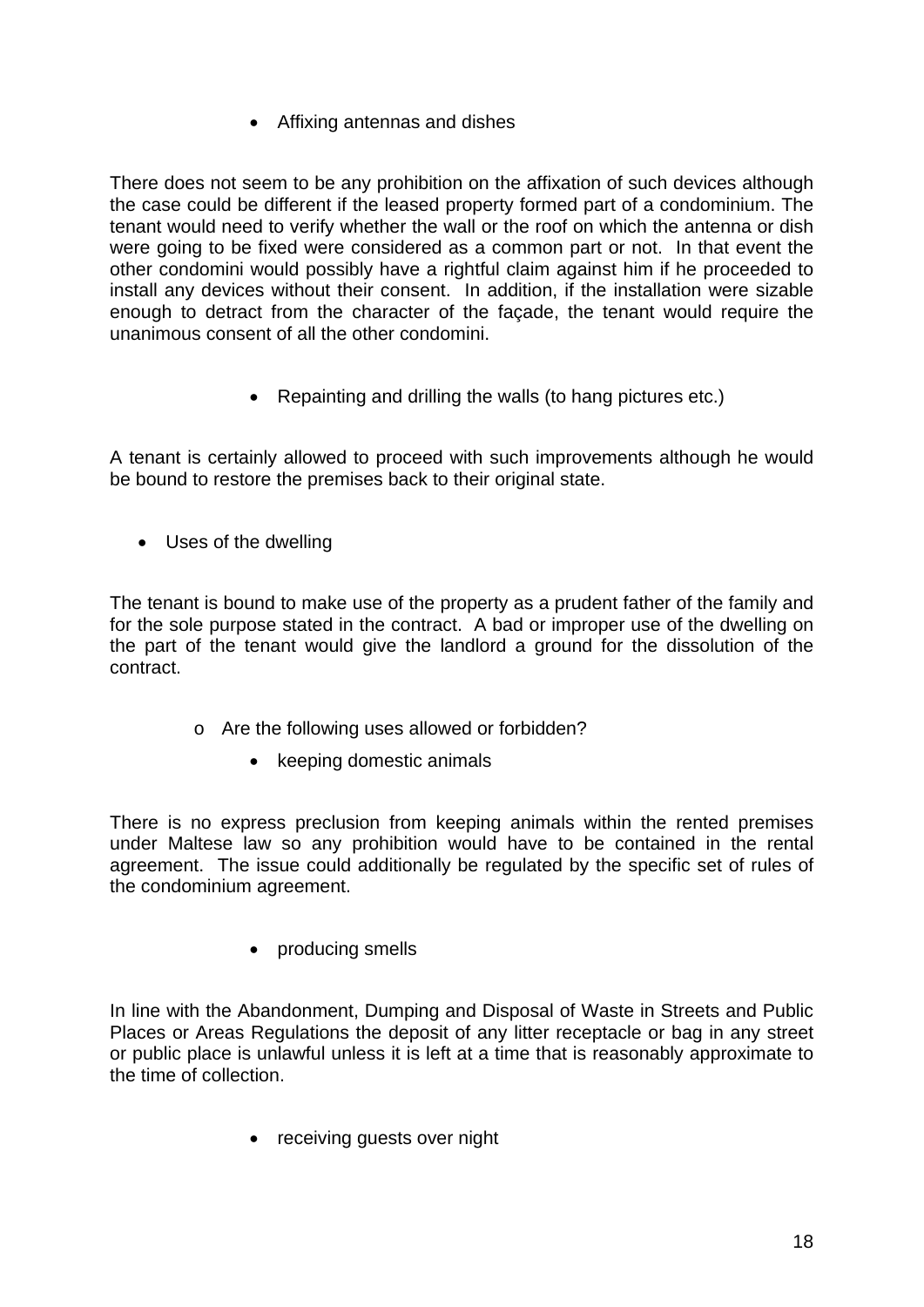The Criminal Code lists amongst its contraventions the disturbance of the repose of inhabitants due to rowdiness, bawling or any other reason. Tenants would be able to host such functions as long as they ensured the orderly behaviour of their guests.

• fixing pamphlets outside

The only prohibition against fixing pamphlets would be the one contained in the Condominium Act in the case that it detracted from the character of the façade (it would require the unanimous consent of the condomini). In addition the pamphlets should be in rule with any relevant legislation amongst which the Press Act, the Seditious Propaganda (Prohibition) Ordinance and the Advertisements (Regulation) Order.

• small commercial activity

Whether this use would be prohibited or not depends on the entity of the activity. The tenant would certainly not be precluded from carrying on minor profit-making trade, however, the same could not be said if the premises were used in the ambit of a much larger business activity. The transformation of a room into a clinic, for instance, would be in clear breach of the contract since the tenant cannot singlehandedly decide to change the use of the premises, even if just a part of it, from a residential to a commercial one.

#### **3.2. Landlord's Rights**

• Is there any form of rent control (restrictions of the rent a landlord may charge)?

There is no rent control mechanism foreseen for contracts signed after the 1 June 1995. In such contracts, therefore, increases can either be foreseen by the rental contract or else negotiated by the parties upon renewal.

Contracts signed prior to the 1 June 1995 increase statutorily on a triennial basis according to index of inflation.

- Rent and the implementation of rent increases
	- o When is a rent increase legal? In particular:
		- Are there restrictions on how many times the rent may be increased in a certain period?

The only restrictions that exist concern pre-1995 contracts. In such cases increases can only take place once every three years, with the first permitted increase having taken place on the 1 January 2013.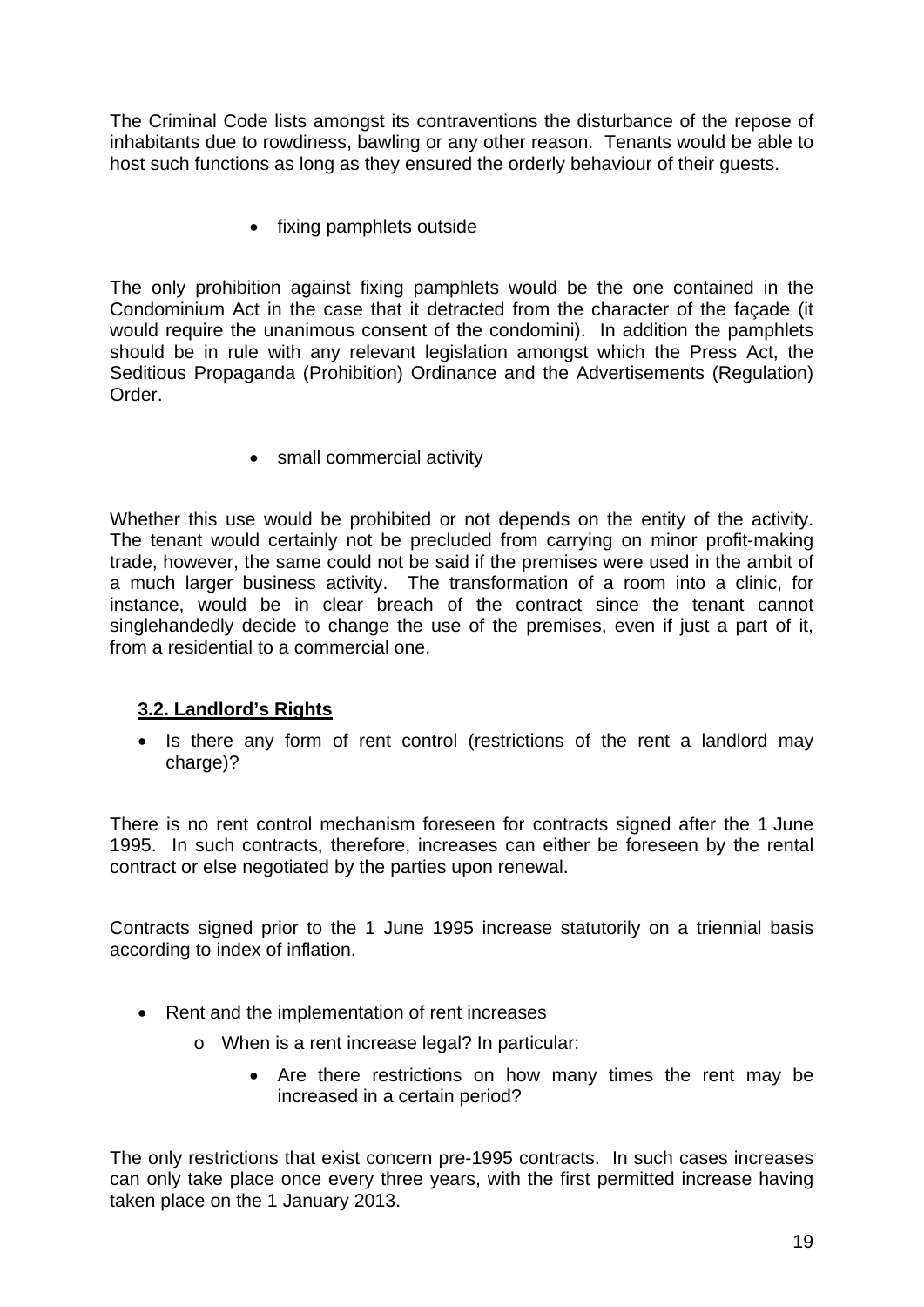• Is there a possible cap or ceiling (fixed by statute or jurisprudence) which determines the maximum rent that may be charged lawfully?

Increase caps are similarly foreseen solely for contracts signed prior to 1995. The permitted increase rate is proportional to the index of inflation. This, however, does not apply in cases where a different increase method would have been contemplated in the contract.

> o What is the procedure to be followed for rent increases? To what extent can the tenant object to a rent increase?

The landlord can proceed to request the permitted amount at the turn of every threeyear period; in case the tenant wanted to contest the increase he would be able to clarify the issue in front of the Rent Regulation Board.

- Entering the premises and related issues
	- o Under what conditions may the landlord enter the premises?

The landlord has the right to enter the premises during any time and in any manner that would have been agreed upon in the contract. If in any case the tenant denied him access the landlord would be able to apply to the Rent Regulation Board and the matter could even be decided summarily. If the tenant persisted in his obstructive behaviour the ruling would be exercised under the supervision of a court marshal.

o Is the landlord allowed to keep a set of keys to the rented apartment?

Although the law does not expressly prohibit a landlord from keeping a set of keys to the apartment, the tenant would be justified in requesting the landlord to relinquish any set of keys in line with the latter's obligation of ensuring the peaceful possession of the premises.

> o Can the landlord legally lock a tenant out of the rented premises, e.g. for not paying rent?

A landlord is absolutely prohibited from locking the tenant out of the premises. Maltese Courts would consider such action as arbitrary and proceed to order the reinstatement of the tenant within the premises. This would even be the case if the landlord were authorized to terminate the lease by the letting contract itself.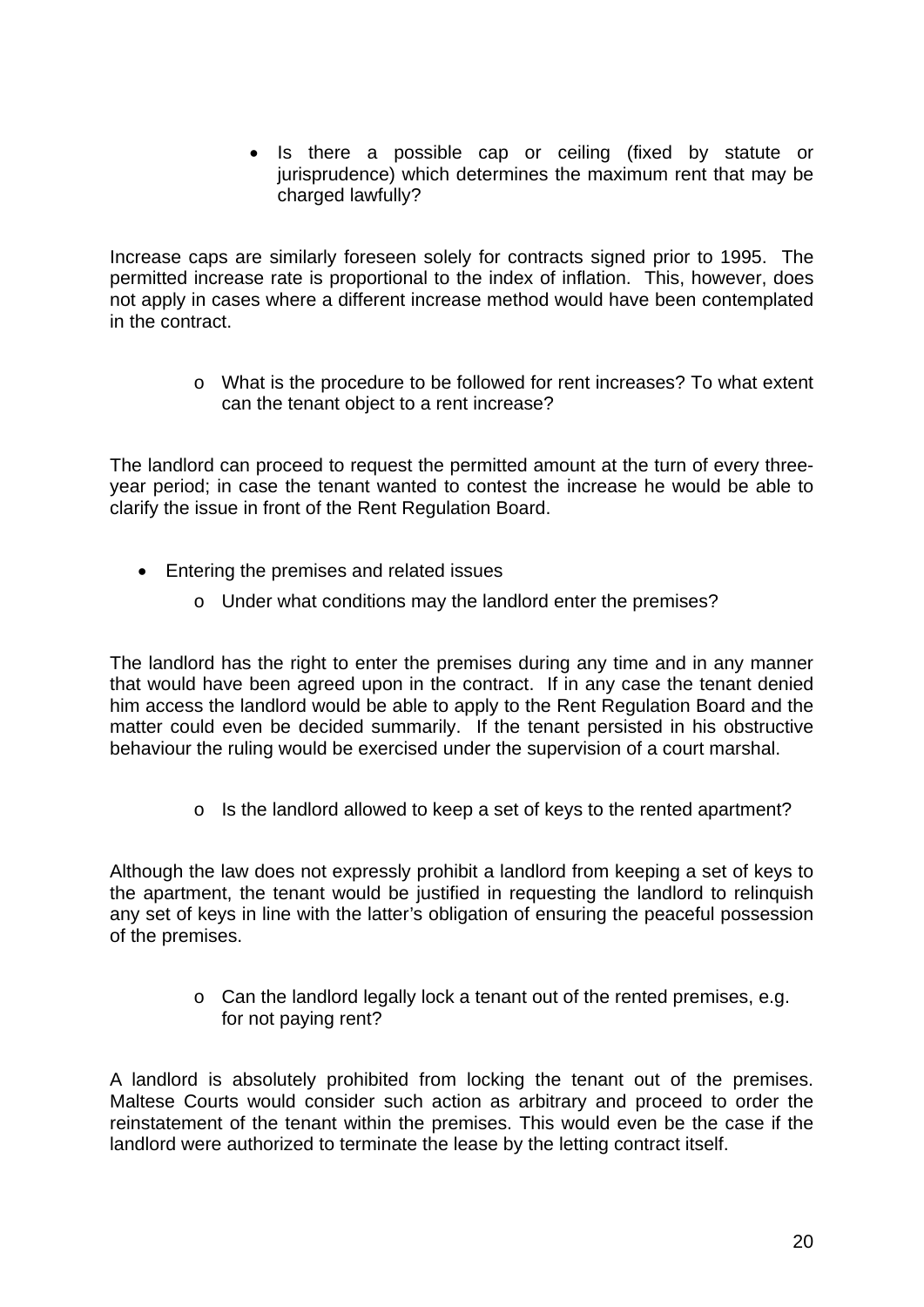o Can the landlord legally take or seize a tenant's personal property in the rented dwelling, in particular in the case of rent arrears?

Maltese law grants the landlord a special privilege over the value of any of the tenant's movables that serve to furnish the dwelling. This privilege cannot extend itself onto objects belonging to third parties.

#### **4. Ending the Tenancy**

#### **4.1. Termination by the Tenant**

• Open ended contract (if existing): under what conditions and in what form may the tenant terminate the tenancy?

The only open-ended contracts that are allowed in Malta are those that were concluded prior to the 1 June 1995. In such cases the tenant would have lifelong security of tenure at rigorously controlled rents. The tenant could choose to abandon the tenancy at will although he would hardly be able to match the favourable conditions enjoyed under such protected contracts.

 Under what circumstances may a tenant terminate a tenancy before the end of the rental term (e.g. unbearable neighbours; bad state of dwelling; moving for professional reasons)?

The tenant has six grounds upon which to file an action for dissolution of the contract:

- i) want of repairs (following a demand to the RRB and the latter's imposition of a time limit on the landlord for the carrying out of such repairs)
- ii) discovery of fault or defects in the property (as long as they prevented or lessened the use for which the property would have been let)
- iii) urgent repairs rendering the tenement inhabitable for any period of time
- iv) partial eviction of the property following an action brought by a third party touching a right on the thing let
- v) the happening of an express resolutive condition
- vi) the happening of a tacit resolutive condition if the landlord failed to abide by any of his obligations
- May the tenant leave before the end of the rental term if he or she finds a suitable replacement tenant?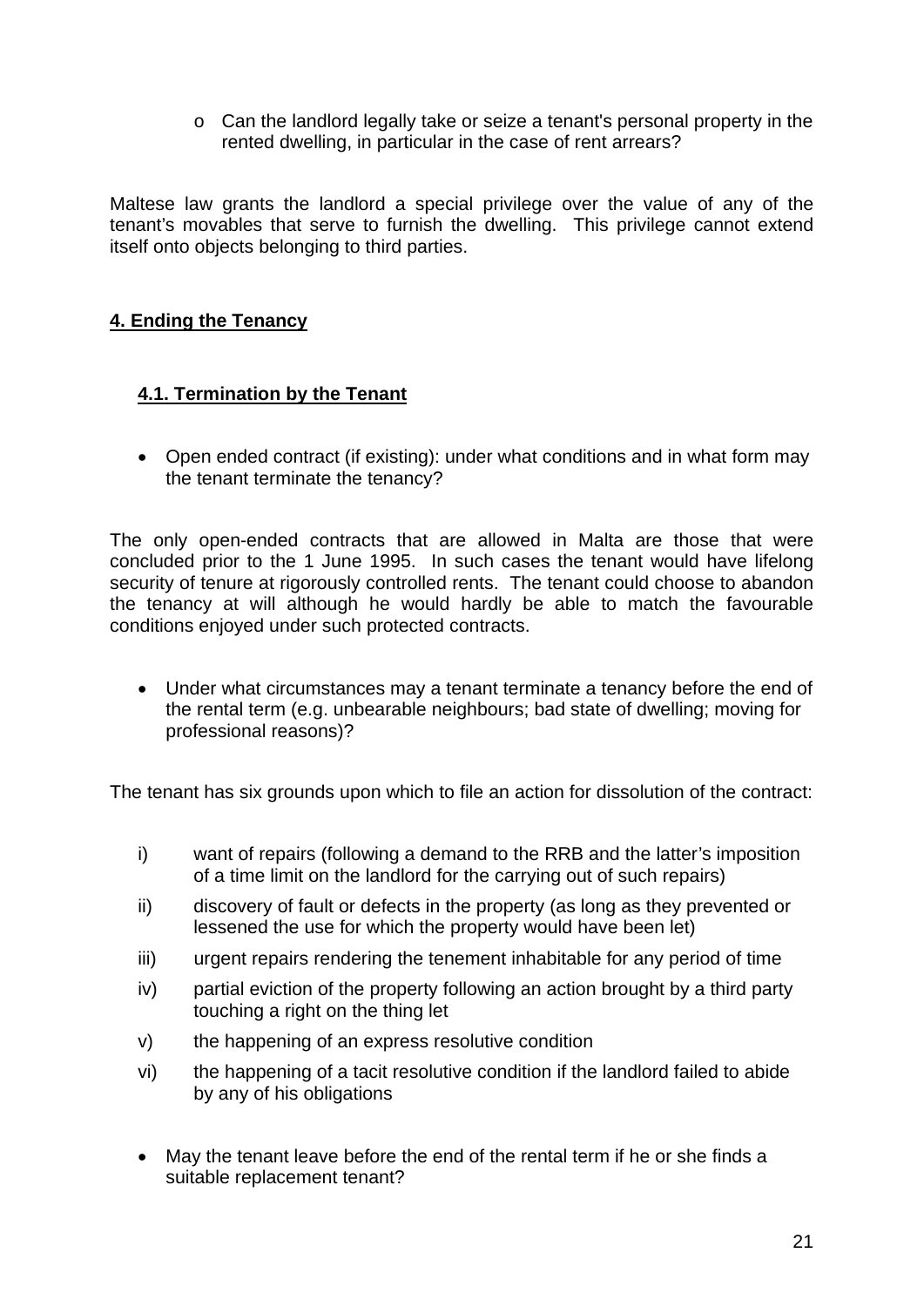The tenant cannot decide to terminate the contract unilaterally and in the absence of a pre-negotiated resolutive condition that entitled him to do so he would have to respect the terms of the lease until the end of the stipulated period.

The concept of suitable replacement is not contemplated under Maltese law although the proposition of a new tenant could unarguably render the landlord much more willing to accept the rescission. If a new tenant were proposed and recognised by the landlord it be not be considered an assignment of the lease, but rather a whole new letting agreement altogether.

#### **4.2. Termination by the Landlord**

- Open ended contract (if existing): under what conditions and in what form may the landlord terminate the tenancy (= eviction) (e.g. the landlord needs the house for himself or wants to renovate and use it differently in the future)?
	- o Must the landlord resort to court?
	- o Are there any defences available for the tenant against an eviction?

Open-ended, therefore pre-1995, contracts may only be terminated by the landlord after an application to the Rent Regulation Board. The allowed reasons for termination are:

- i) if the tenant failed to pay the rent punctually
- ii) if the tenant caused any damage to the property or failed to comply with any conditions
- iii) if the tenant used the premises for any purpose other than that stipulated in the contract
- iv) if the tenant would have sublet the property without the landlord's consent
- v) if the landlord required the premises for his own occupation or for that of any of his ascendants, descendants, brother or sister (the Board would have to be satisfied about the availability and the suitability of any alternative accommodation for the tenant and it would additionally have to assess whether the greater hardship would be caused to the landlord if permission for recovery were refused or to the tenant if it were granted)
- vi) if the tenant were recovering in a hospital or in an old people's home and such institution certified that tenant would have become permanently dependent on the institution (in such cases there must also be no qualifying beneficiary on whom the tenant would have the right to transfer the lease)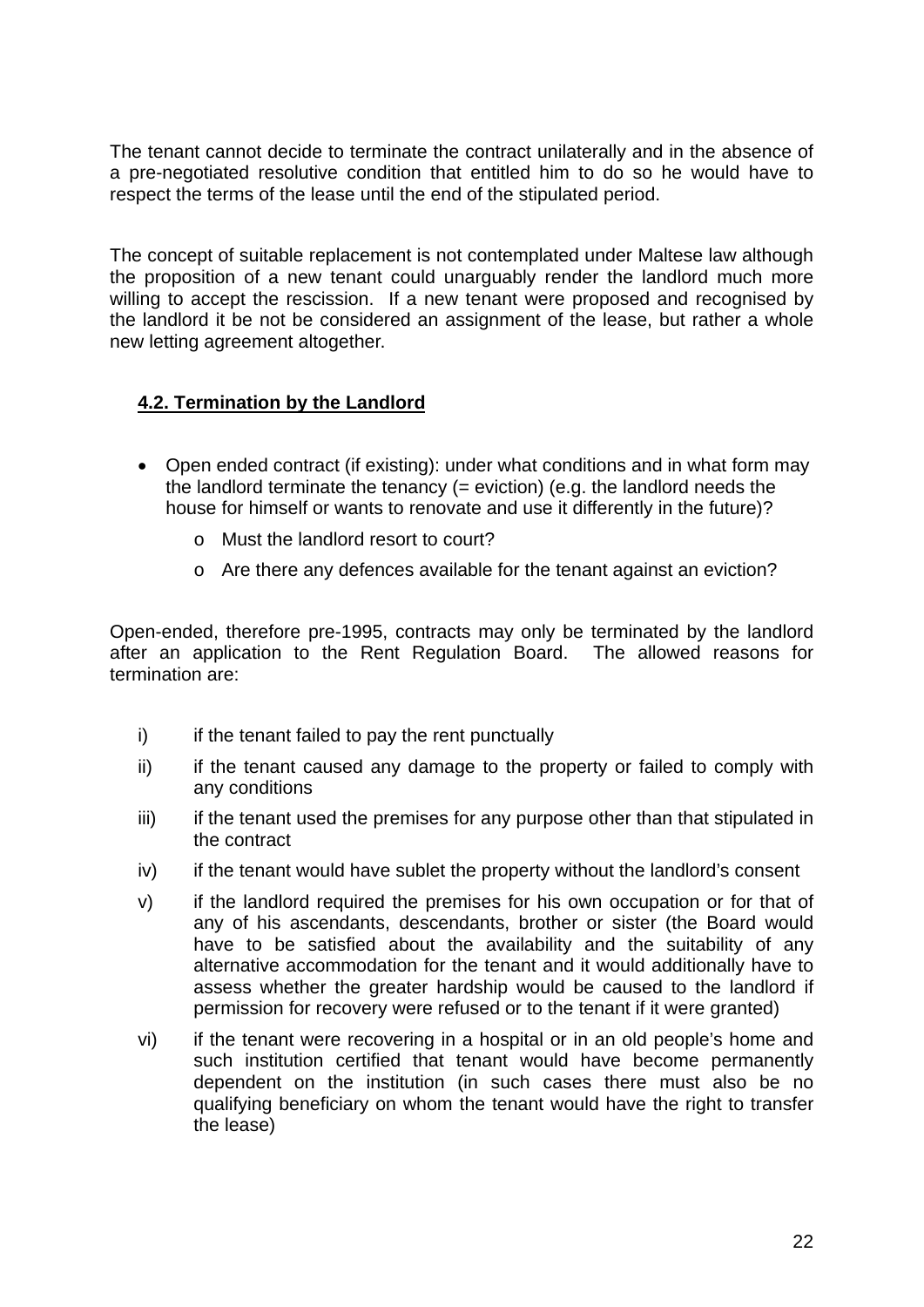- Under what circumstances may the landlord terminate a tenancy before the end of the rental term?
	- o Are there any defences available for the tenant in that case?

In any contract signed after 1 June 1995 the landlord would be able to avail himself of any following grounds:

- i) change of use, improper use or non-use by the tenant (the failure to use the premises for a period of 12 months would be considered non-use unless the absence would be justifiable due to work, education or health care)
- ii) the happening of an express resolutive condition negotiated in the contract
- iii) the happening of a tacit resolutive condition if the tenant failed to respect any of his obligations
- iv) rent arrears
- v) immoral use of promises by sublessee despite consent to sublet
- vi) need of the premises for landlord's own habitation (only if expressly stipulated in the contract)
- vii) alienation of the dwelling (only if expressly stipulated in the contract)

Prior to filing an action for dissolution due to default in rent payment, the landlord would have to call upon the lessee by means of a judicial letter and only if the tenant remained in default for a further 15-day period would the landlord be entitled to proceed with the judicial steps for dissolution. This procedure must be respected very strictly.

• What happens if the tenant does not leave after the regular end of the tenancy or does not hand in (all) the keys of the dwelling?

If the tenant remained in occupation of the premises beyond the stipulated period the tenant would be able to file an action for his eviction in front of Rent Regulation Board. In this case he could request the case to be heard summarily and decided on the first hearing; this procedure would be accorded to the landlord unless the tenant brought any satisfactory *prima facie* defence.

If despite an unfavourable decision the tenant refused to vacate the premises the landlord would be able to file an application for a warrant of eviction. Upon the issue of the warrant by the competent judge the Court Marshall would give the tenant a final period of up to 8 days and if he still failed to comply with this request the judicial officer would be empowered to proceed with the physical ejection of the tenant. The law entitles the Court Marshall both to break any outer doors as well as to require the assistance of the police.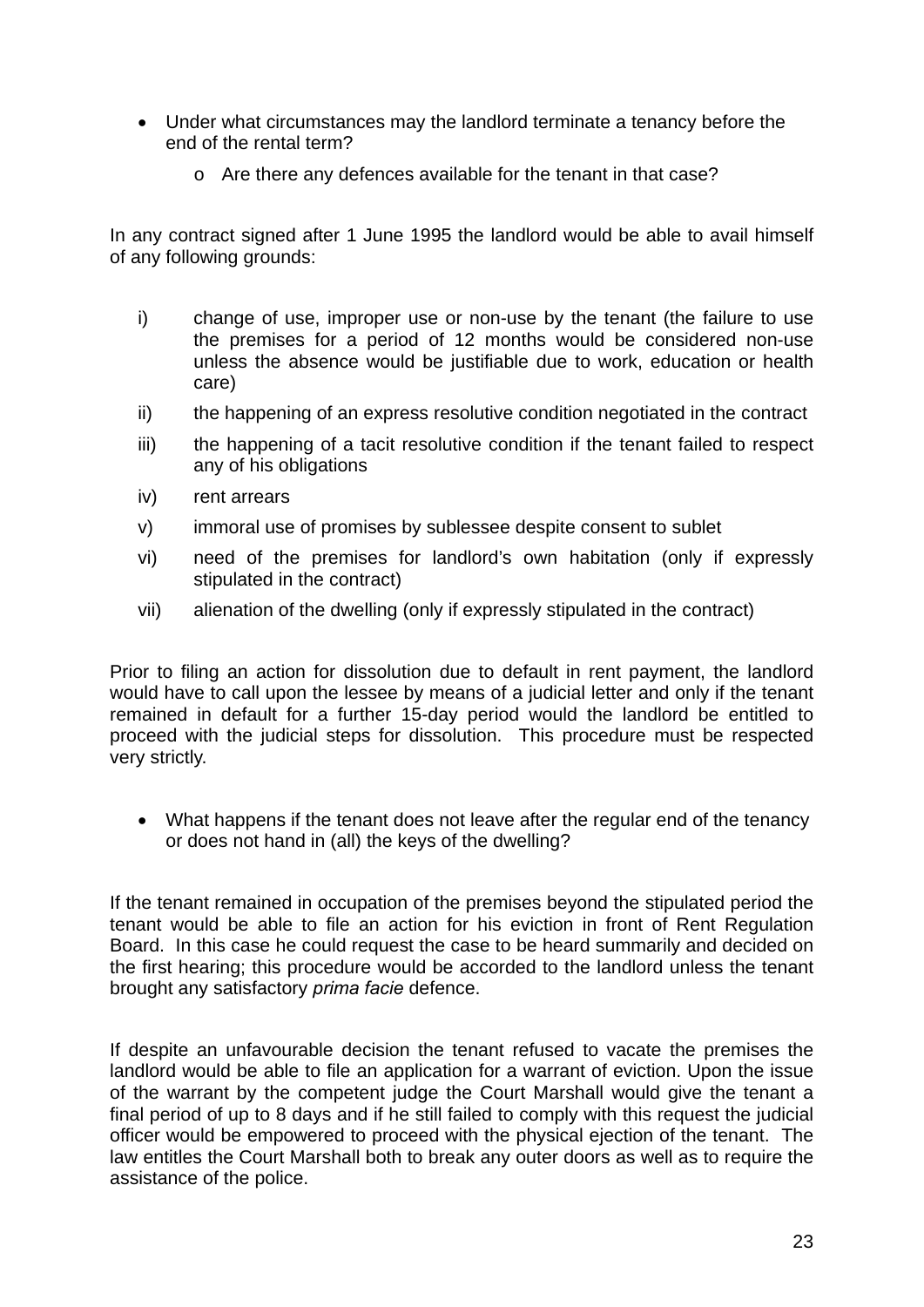#### **4.3. Return of the Deposit**

 Within what timeframe and under what conditions does the landlord have to return the tenant's security deposit?

Since the law does not foresee this practice there is no rule that lays down the timelimit within which the landlord would be obliged to return the security. Normally the agreement would state that the sum would be returned upon a final inspection of the premises or upon the final settlement of any remaining costs. The malpractice on the part of landlords to claim the deposit despite no sufficiently valid reason is one of the main obstacles faced by local tenants. The onus of proving the damage that justifies the retention of the deposit rests on the landlord.

- What deductions can the landlord make from the security deposit?
	- $\circ$  In the case of a furnished dwelling: may the landlord make a deduction for damages due to the ordinary use of furniture?

The deposited amount would usually cover any damage except for any deteriorations owed to ordinary wear and tear.

#### **4.4. Adjudication of Disputes**

- In what forum are tenancy cases typically adjudicated?
	- o Are there specialised courts for adjudication of tenancy disputes?

All matters relating to lease of immovables lie within the competence of the Rent Regluation Board. The ordinary courts have nevertheless retained the power to decide matters relating to the contractual validity of the letting agreement although their competence would abate as soon as a valid title at law would emerge. The competence of the tribunal would therefore be determined by the declarations and pleas raised by the parties.

> o Is an accelerated form of procedure used for the adjudication of tenancy cases?

In 2010 a new procedure was introduced in order to expedite cases of eviction. The Board is now vested with the authority to decide such matters on the basis of a special summary procedure i.e. judgment could be given directly on the first hearing should the respondent fail to either appear at the sitting or prove a valid defence in his favour. The application should be accompanied by a sworn affidavit containing the relevant facts and a clear reference to the summary procedure being employed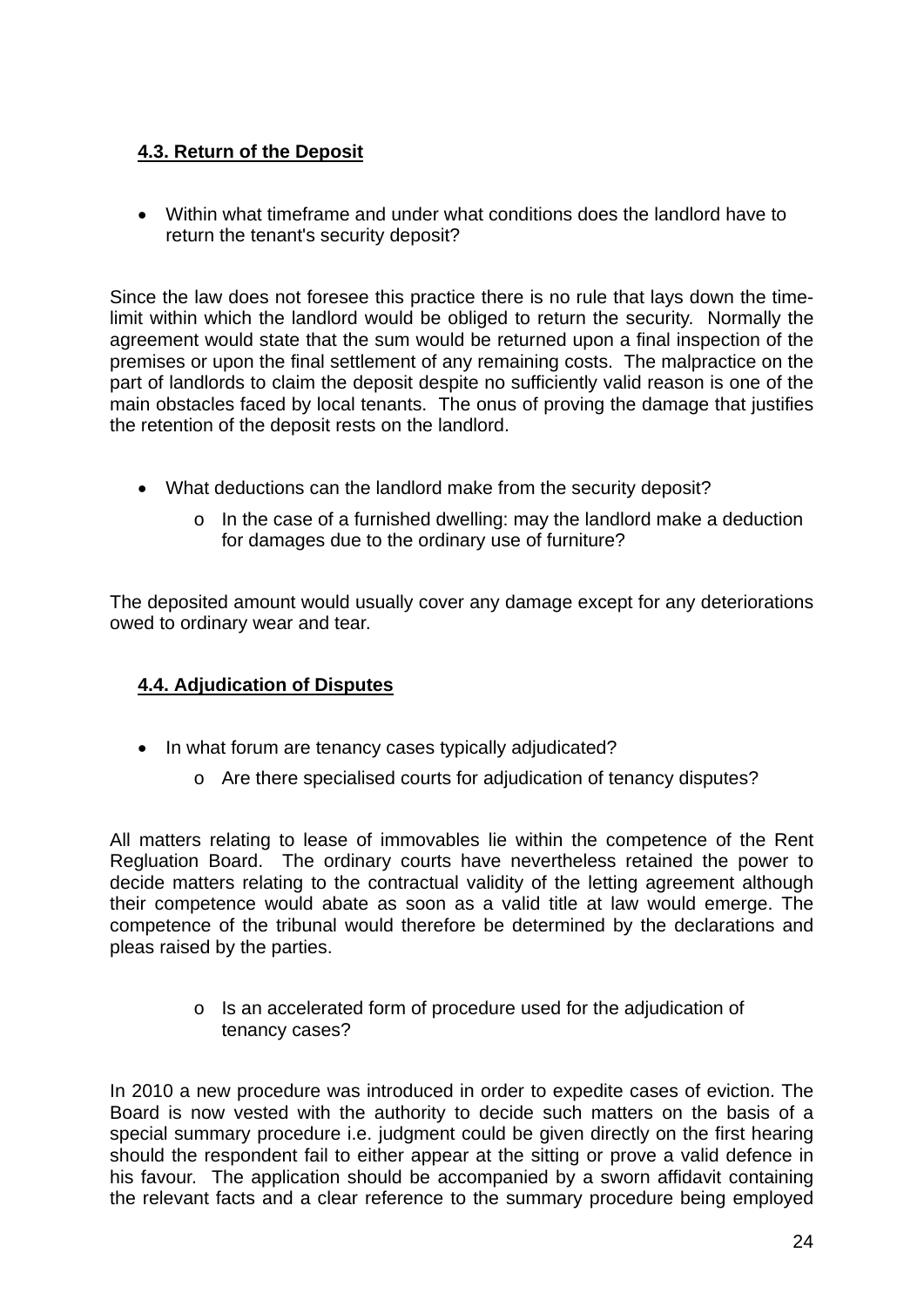must be made. The respondent would subsequently be ordered to appear within a period of fifteen to thirty days from the receipt of the application, at which point, the Board would either decide the matter forthwith, or else, in the case that the Board were to be satisfied with the *prima facie* defence brought by the respondent, provide him with a further twenty days to file a reply. Where leave to defend would be given, the action would be tried and determined in the ordinary course.

> o Is conciliation, mediation or some other form of alternative dispute resolution available or even compulsory?

Both Mediation and Arbitration are available in Malta. Despite the possible advantages of such methods of dispute resolution, these do not seem to be considered much by local landlords and tenants. In fact, neither the Mediation Centre nor the Arbitration Centre has ever received any applications regarding tenancy law. Moreover, arbitration is only mandatory in certain specific cases contemplated in the Condominium Act.

#### **5. Additional Information**

• How does a prospective tenant proceed in order to get social or subsidized housing (e.g. dwellings offered by housing associations, municipalities, public bodies etc.) or housing allowances?

Applicants can refer directly to the Housing Authority in order to apply for social accommodation. If a person's income did not exceed €8,200 in the case of single persons, or €10,500 plus an additional €700 per child in case of married couples and single or separated persons, he could qualify for a Government unit. Government properties are assigned according to a points system and certain applicants are afforded priority due to: danger or substandard condition of the premises, lack of sanitary facilities, overcrowding, social cases, homelessness, disability, elderly cases who live on their own or share accommodation, cases of refugees and excessive rent.

Individuals who, on the other hand, do not possess assets exceeding €10,000, may apply for a subsidy on the rent of their private rented dwelling, depending on the income that they would earn. The subsidy would be revised every two years.

Any information could be found on: http://www.housingauthority.com.mt and the authority could be contacted directly on: customer.care@ha.gov.mt.

• Is any kind of insurance recommendable to a tenant?